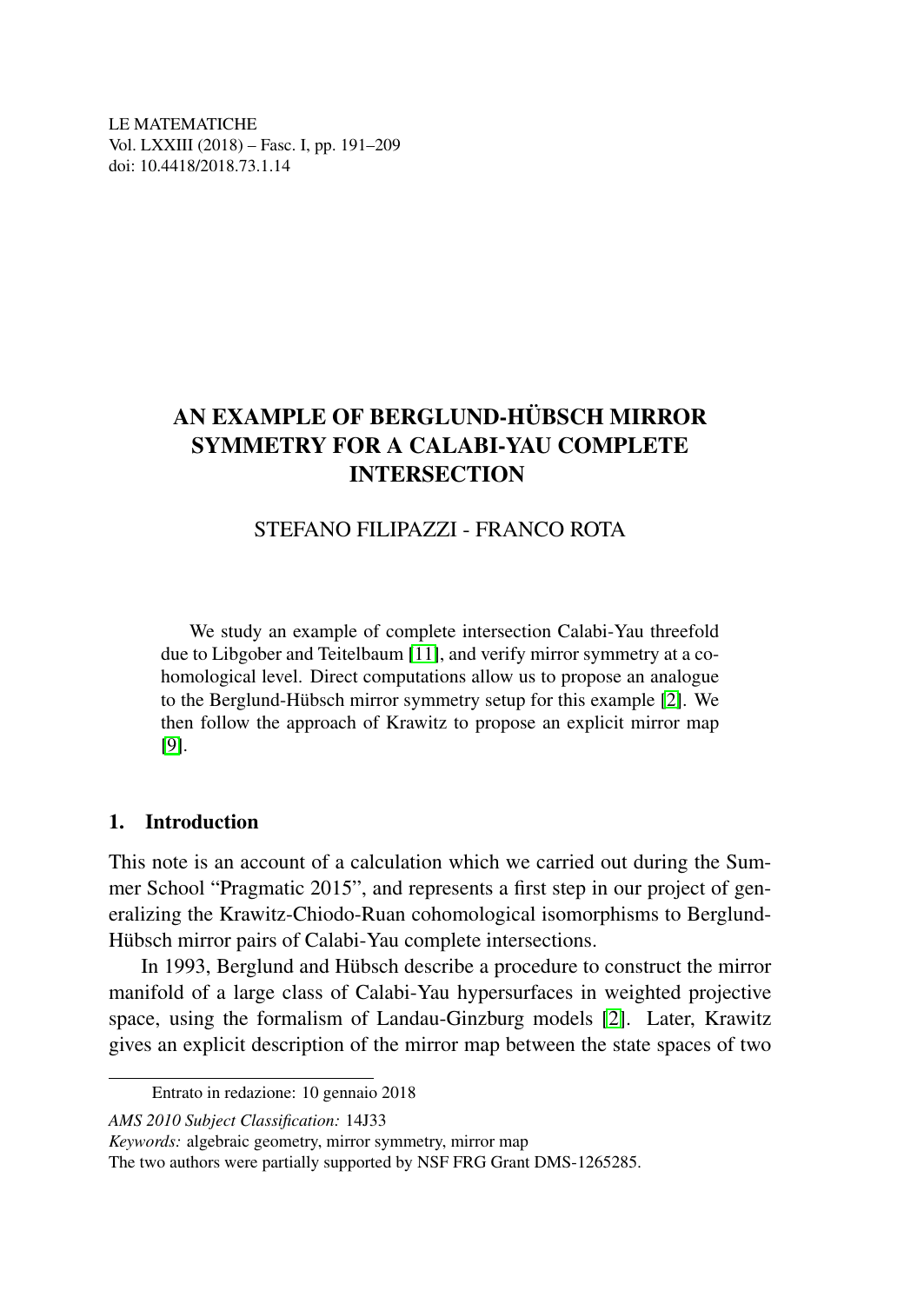Berglund-Hübsch mirror LG models [\[9\]](#page-18-2), and Borisov re-proves and generalizes his statements [\[3\]](#page-18-3).

Since the work by Berglund and Hübsch, the role of Landau-Ginzburg models in mirror symmetry has increased in importance, particularly after Fan, Jarvis and Ruan defined their quantum invariants in [\[7\]](#page-18-4) (FJRW theory), and extended the definition to an even more general setting in [\[8\]](#page-18-5). In a subsequent work, Chiodo and Nagel recognize the state space of Landau-Ginzburg isolated singularities defined in [\[7\]](#page-18-4) as an instance of relative orbifold Chen-Ruan cohomology [\[4\]](#page-18-6). This allows to define the cohomology of hybrid Landau-Ginzburg models, and to identify it with the cohomology of Calabi-Yau complete intersections in weighted projective space. In this sense, [\[4\]](#page-18-6) extends the LG/CY correspondence, which was proven to hold for hypersurfaces in [\[5\]](#page-18-7), to the case of complete intersection Calabi-Yau. The situation in the hypersurface case can be summarized by the following diagram,



where an arrow indicates an isomorphism of the corresponding state spaces. Existence of the vertical arrows has been established in [\[5\]](#page-18-7), while the horizontal one is the object of [\[9\]](#page-18-2) and [\[3\]](#page-18-3).

In the case of a complete intersection, [\[4\]](#page-18-6) provides the vertical arrows of the diagram



by proving an orbifold version of the Thom isomorphism. A related result by Libgober [\[10\]](#page-18-8) shows the invariance of the elliptic genus for complete intersections and other examples of GIT quotients.

The object of this work is to exhibit a horizontal arrow in a particular example by Libgober and Teitelbaum [\[11\]](#page-18-0). In this way, we aim at making progress towards a definition of a mirror symmetry construction for Calabi-Yau complete intersections of the same type as the Berglund-Hübsch construction. We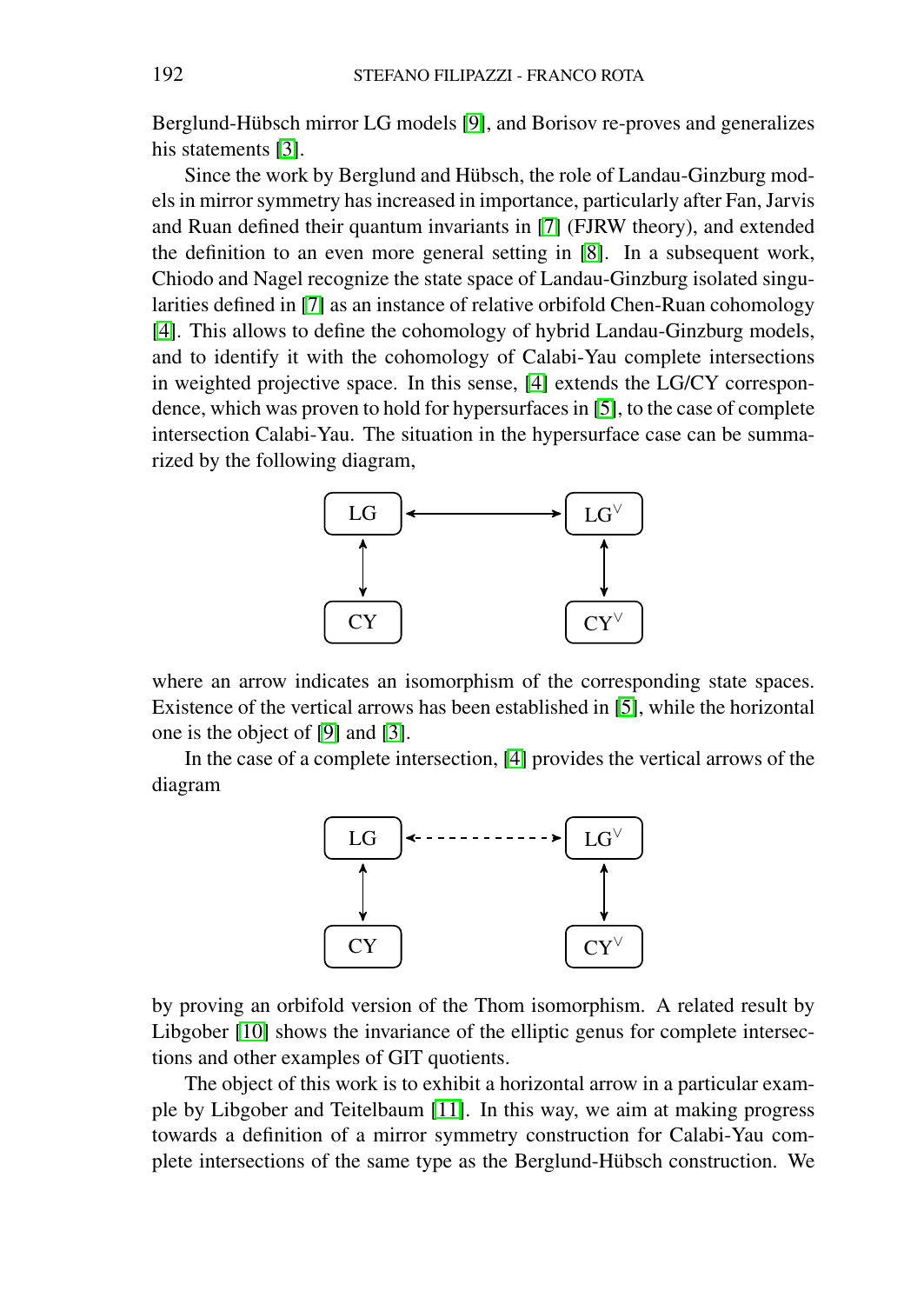describe a complete intersection Calabi-Yau threefold and its mirror orbifold using an analogue of the Berglund-Hübsch formalism, and propose a generalization of Krawitz's mirror map.

The direction of this paper is suggested by the classical result of Batyrev and Borisov on cohomological mirror symmetry for Calabi-Yau complete intersections [\[1\]](#page-18-9), although at the moment it is unclear how to explicitly relate to their work.

Starting from a paper by Libgober and Teitelbaum [\[11\]](#page-18-0), we consider the complete intersection of two cubics in  $\mathbb{P}^5$  together with its mirror. We recall the setup for hybrid Landau-Ginzburg models in Section [2.](#page-2-0) In Section [3,](#page-5-0) using the Chiodo-Nagel CY/LG-correspondence [\[4\]](#page-18-6), we rephrase the example of [\[11\]](#page-18-0) in terms of hybrid Landau-Ginzburg models. Then, in Section [4,](#page-6-0) we generalize the construction of Krawitz for the quintic Fermat hypersurface in  $\mathbb{P}^4$  with the language proposed for complete intersections. Finally, in Section [5,](#page-9-0) we verify that the state spaces of the complete intersection and of its mirror are isomorphic, and present an explicit mirror map generalizing Krawitz's formula.

## Acknowledgements

We started working on this project during the PRAGMATIC 2015 Research School in Algebraic Geometry and Commutative Algebra, "Moduli of Curves and Line Bundles", held in Catania, Italy, in July 2015. We are very grateful to Alfio Ragusa, Francesco Russo, and Giuseppe Zappalà, the organizers of the PRAGMATIC school, for the wonderful environment they created at the school. We thank the lecturers of the school, Alessandro Chiodo and Filippo Viviani. In particular, we are indebted with Alessandro Chiodo for first suggesting this problem, and then advising us through it. We are also grateful to Jérémy Guéré for helpful insight and comments. Finally, we thank Anatoly Libgober for reading a draft of this work and providing helpful feedback.

## <span id="page-2-0"></span>2. Hybrid Landau-Ginzburg models

In this section, we recall the notion of hybrid Landau-Ginzburg models. Our setup follows closely the one in [\[4\]](#page-18-6), whose notation we adopt for the most part. The main difference is that we consider a broader class of groups of symmetries. This is in line with the groups considered in [\[11\]](#page-18-0).

Let  $W := \{W_1, \ldots, W_r\}$  be a set of quasi-homogeneous polynomials of degrees  $d_1, \ldots, d_r$  defining a complete intersection

$$
X_{\mathbf{W}} \coloneqq \{W_1 = \ldots = W_r = 0\} \subset \mathbb{P}(w_1, \ldots, w_n)
$$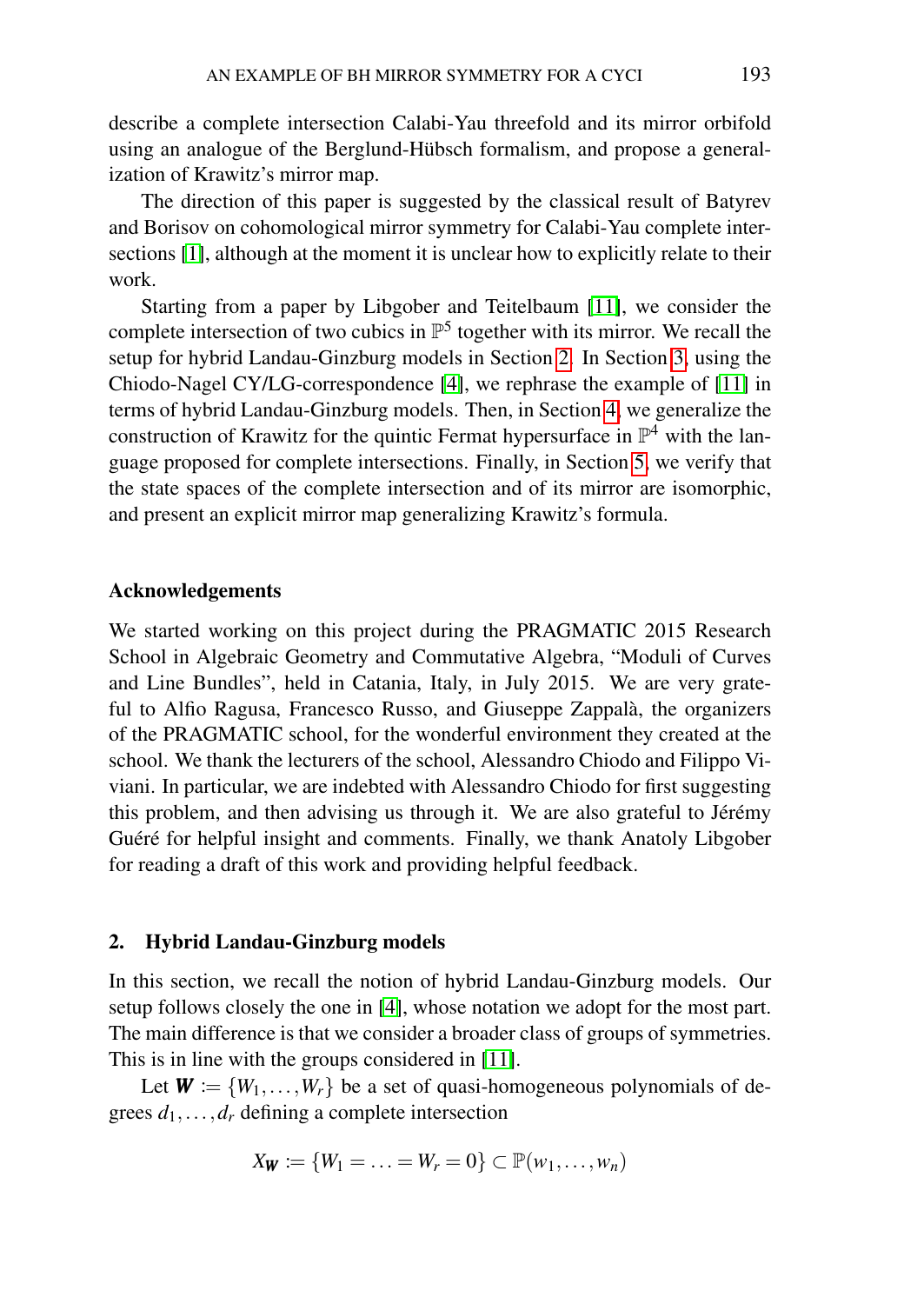in weighted projective space. Assume furthermore that *X<sup>W</sup>* is *non-degenerate*, i.e.

- the choice of weights  $w_i$  is unique;
- *X<sub>W</sub>* is smooth outside the origin.

The *maximal group of diagonal symmetries* of *X<sup>W</sup>* is the maximal subgroup  $\Gamma_{max} \subset (\mathbb{C}^*)^n$  of diagonal matrices  $\gamma$  preserving  $X_{\mathbf{W}}$ . More explicitly,  $\gamma$  has diagonal entries of the form  $(\gamma_1, \ldots, \gamma_n) = \alpha \bar{\lambda} := (\alpha_1 \lambda^{w^1}, \ldots, \alpha_n \lambda^{w_n})$ , where  $\lambda \in \mathbb{C}^*$ , and  $\alpha = \alpha \overline{1}$  is a vector whose entries are all non-zero. By definition, for any  $1 \le i \le r$  and admissible choice of  $\alpha$ , there exists  $\beta_{i,\alpha} \in \mathbb{C}^*$  such that  $W_i(\alpha_1 x_1, \ldots, \alpha_n x_n) = \beta_{i,\alpha} W_i(x_1, \ldots, x_n)$ . By a *group of diagonal symmetries* we mean a subgroup of Γ*max*.

<span id="page-3-0"></span>Example 2.1. The group Γ*max* contains the following special element. Let *d* denote the greatest common divisor of the *d<sup>i</sup>* , and define

$$
J \coloneqq \begin{pmatrix} e^{2\pi i \frac{w_1}{d}} & & \\ & \ddots & \\ & & e^{2\pi i \frac{w_n}{d}} \end{pmatrix}.
$$

The element *J* is analogous to the generator of the group  $\boldsymbol{\mu}_d$  in the hypersurface case. The group  $\langle J \rangle$  will play an important role later.

**Example 2.2.** Among the subgroups of  $\Gamma_{max}$ , one can consider the special linear group of diagonal symmetries of a complete intersection, denoted SL(*W* ). It contains elements of Γ*max* of determinant 1.

<span id="page-3-2"></span>Definition 2.3. *Let* γ *be a diagonal symmetry acting on* C *<sup>n</sup> as a diagonal matrix with entries*  $\exp(2\pi i \gamma_i)$ *, with*  $\gamma_i \in [0,1)$ *. Then, we denote*  $\gamma$  *by*  $(\gamma_1, \dots, \gamma_n)$ *. If we have*  $\gamma_i = \frac{c_i}{d}$  *for all i, we write*  $(\gamma_1, \dots, \gamma_n) = \frac{1}{d}(c_1, \dots, c_n)$ *. The age of the element γ*, denoted  $a<sub>γ</sub>$ , is the sum  $\sum_i \gamma_i$ .

Unless otherwise stated, we will follow the classic literature (see [\[6,](#page-18-10) Ch. 3]), and assume that any group of diagonal symmetries  $\Gamma$  contains the torus

$$
\Gamma_0 \coloneqq \left\{ \bar{\lambda} = (\lambda^{w_1}, \ldots, \lambda^{w_n}) | \lambda \in \mathbb{C}^* \right\}.
$$

Then,  $\Gamma_0$  is the connected component of the identity in  $\Gamma$ , and we denote by *G* the quotient  $\Gamma/\Gamma_0$ .

Now, consider  $\mathbb{C}^{n+r}$  with coordinates  $(x_1,...,x_n, p_1,...,p_r)$ . We can extend the action of  $\Gamma$  to  $\mathbb{C}^{n+r}$  by setting

<span id="page-3-1"></span>
$$
\alpha\bar{\lambda}(\boldsymbol{x},\boldsymbol{p}) \coloneqq (\alpha_1\lambda^{w^1}x_1,\ldots,\alpha_n\lambda^{w_n}x_n,\beta_{1,\alpha}^{-1}\lambda^{-d_1}p_1,\ldots,\beta_{r,\alpha}^{-1}\lambda^{-d_r}p_r). \qquad (1)
$$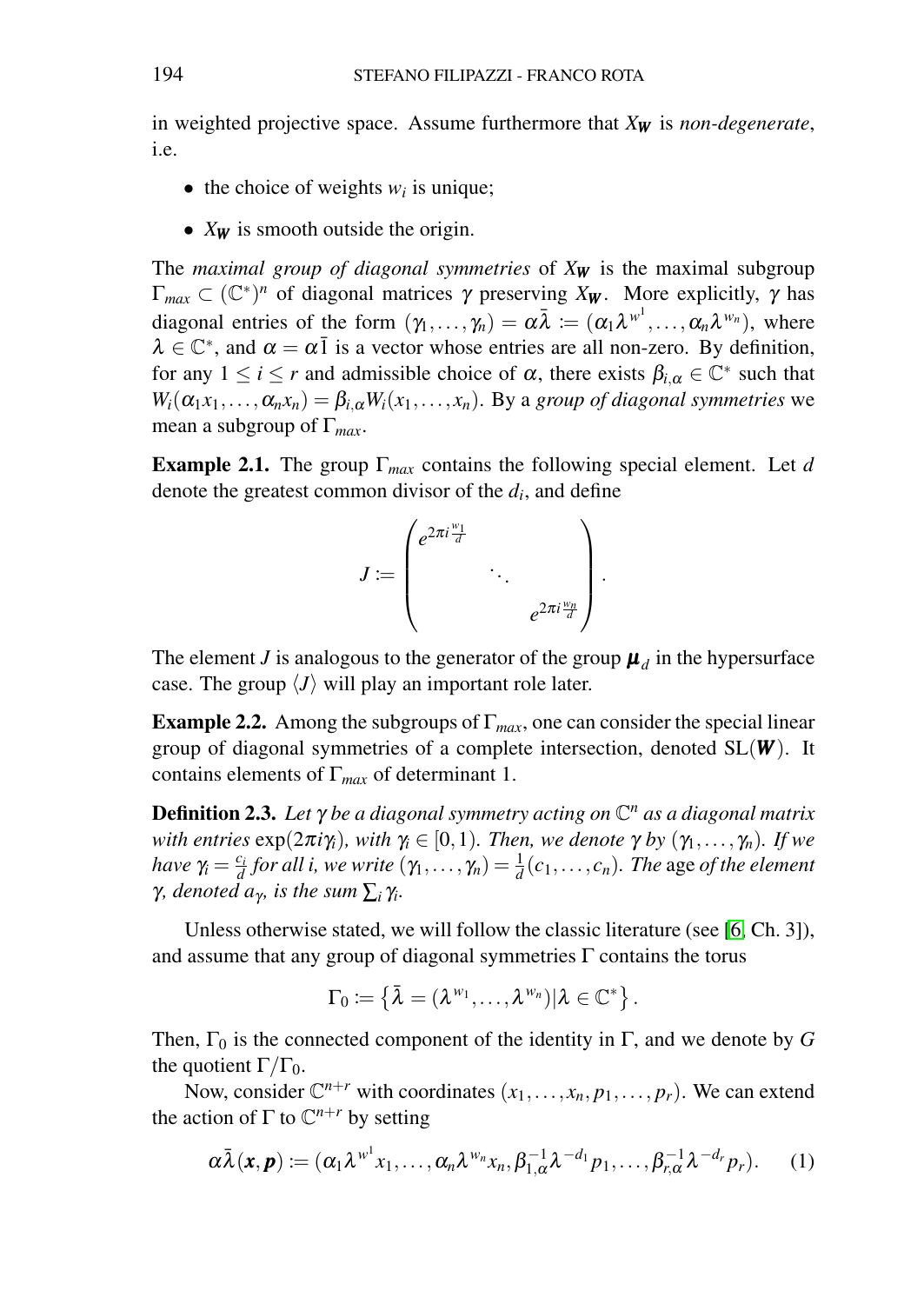It is useful to introduce a notation for the fixed points of an element  $\gamma \in \Gamma$ . We set

$$
\mathbb{C}^n_{\gamma} := \{\mathbf{x} \in \mathbb{C}^n | \gamma \cdot \mathbf{x} = \mathbf{x}\}, \qquad n_{\gamma} := \dim \mathbb{C}^n_{\gamma},
$$

where the action of  $\gamma$  is restricted to the first set of coordinates. Similarly, we define

$$
\mathbb{C}^r_{\gamma} := \{\boldsymbol{p} \in \mathbb{C}^r | \gamma \cdot \boldsymbol{p} = \boldsymbol{p}\}, \qquad r_{\gamma} := \dim \mathbb{C}^r_{\gamma}.
$$

The integer  $n_\gamma$  (respectively  $r_\gamma$ ) counts the dimension of the space spanned by the *x* (resp. *p*) variables that are fixed by *γ*. For a polynomial  $V \in \mathbb{C}[x, p]$ , we let *V*<sub>γ</sub> denote *V* |<sub>Cη × Cŗ</sub>.

For an element  $V \in \mathbb{C}[\mathbf{x}, \mathbf{p}]$ , its *chiral algebra*  $\mathcal{Q}_V$  is defined as

$$
Q_V := d\boldsymbol{x} \wedge d\boldsymbol{p} \otimes \operatorname{Jac}(V),
$$

where we are formally tensoring the *Jacobi ring*

$$
Jac(V) := \frac{\mathbb{C}[x_1,\ldots,x_n,p_1,\ldots,p_r]}{(\frac{\partial V}{\partial x_1},\ldots,\frac{\partial V}{\partial x_n},\frac{\partial V}{\partial p_1},\ldots,\frac{\partial V}{\partial p_r})}
$$

by the top form  $d\mathbf{x} \wedge d\mathbf{p} := dx_1 \wedge \ldots \wedge dx_n \wedge dp_1 \wedge \ldots \wedge dp_r$ . For brevity, in the following we will often omit the wedge symbol and write  $dxdp := dx \wedge d p$ . We assign bidegree  $(D - k, k)$  to the elements of  $Q_V$  which have degree *k* in the *p* variables, where  $D = n - r - 1$ ,.

By construction,  $\gamma^*(p_iW_i) = p_iW_i$  for all  $\gamma \in \Gamma$  and all *i*. Then we can define the Γ-invariant function

$$
\overline{W}: \mathbb{C}^{n+r} \to \mathbb{C}
$$
  
 $(\mathbf{x}, \mathbf{p}) \mapsto p_1 W_1(\mathbf{x}) + \ldots + p_r W_r(\mathbf{x}).$ 

Consider the open set in  $\mathbb{C}^{n+r}$  defined as  $U_{LG} := \mathbb{C}^n \times (\mathbb{C}^r \setminus \{0\})$ . The quotient of  $U_{LG}$  by the action of  $\mathbb{C}^*$  is the total space of the vector bundle

$$
[U_{LG}/\mathbb{C}^*] = \bigoplus_{j=1}^n \mathcal{O}_{\mathbb{P}(\boldsymbol{d})}(-w_i) =: \mathcal{O}_{\boldsymbol{d}}(-\boldsymbol{w}).
$$

Let  $M := \{ \overline{W} = t_0 \}$  denote the fiber over any point  $t_0 \neq 0$ .

**Definition 2.4.** *The datum*  $(\mathcal{O}_d(-w), \overline{W}, \Gamma)$  *is a hybrid Landau-Ginzburg model with superpotential*

$$
\overline{W}:[\mathcal{O}_{\boldsymbol{d}}(-\boldsymbol{w})/G]\to\mathbb{C}.
$$

*We define the generalized state space of the hybrid Landau-Ginzburg model*  $(\mathcal{O}_d(-w), \overline{W})$  *as* 

$$
\mathcal{H}_{\Gamma}^{p,q}(W_1,\ldots,W_r) := H_{\text{CR}}^{p+r,q+r}\left(\left[\mathcal{O}_{\boldsymbol{d}}(-\boldsymbol{w})/G\right],\left[F/G\right]\right),\,
$$

*where F* is the quotient stack  $[M/\mathbb{C}^*]$  inside  $\mathcal{O}_d(-w)$ .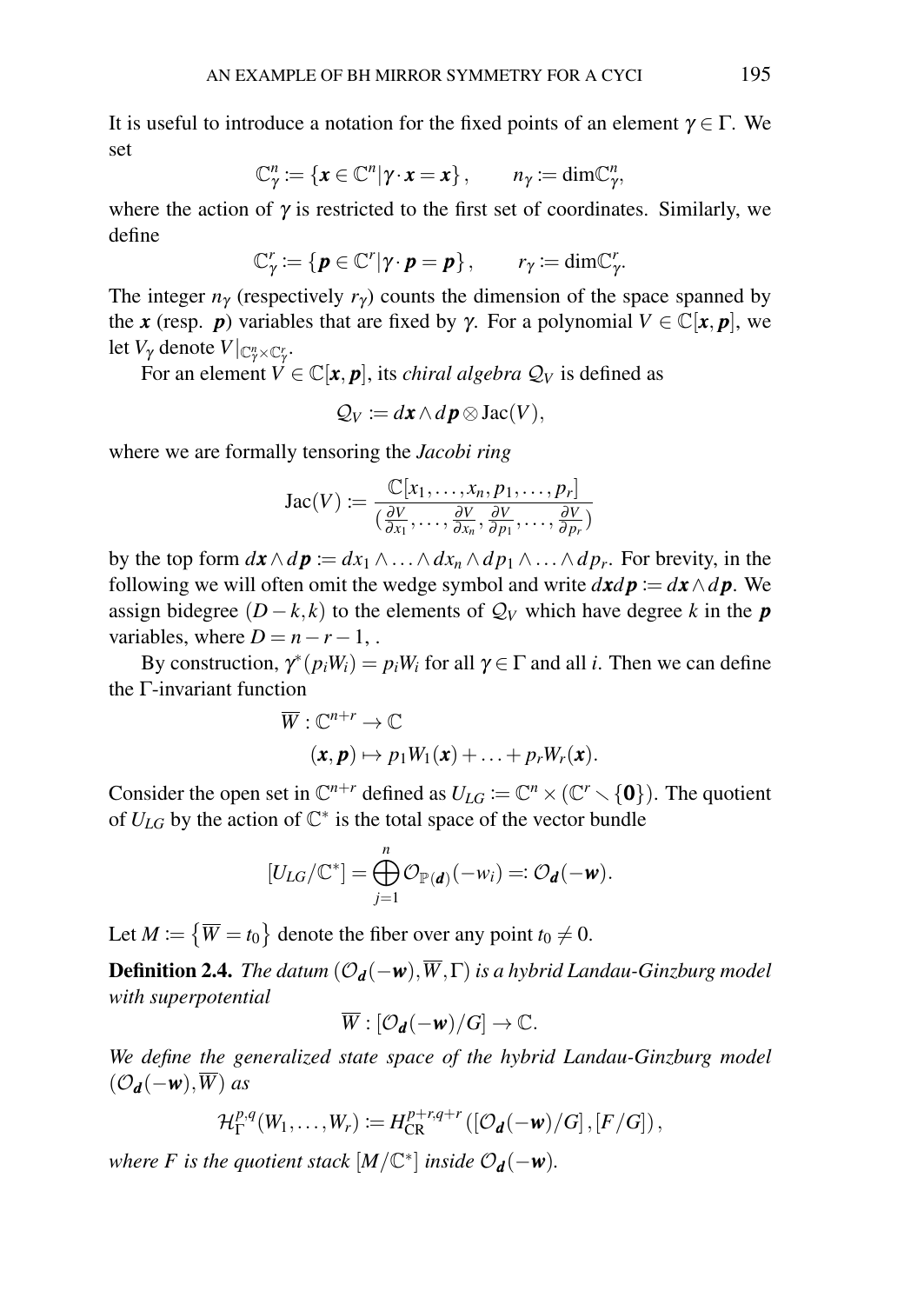For any two non-negative integers  $r > n$  we need to consider the bigraded *ring*  $dt(-n) \otimes \mathbb{C}[t]/(t^{r-n})$ *, where the element*  $dt(-n) \otimes t^k$  *has bidegree (<i>n* +  $(k, n+k)$ . We will make use of the following theorem due to Chiodo and Nagel [\[4\]](#page-18-6).

<span id="page-5-1"></span>Theorem 2.5 ([\[4,](#page-18-6) Theorem 4.3]). *Let W<sup>i</sup> , r and n be as introduced above. Let*  $W = \sum_{i} p_i W_i \in \mathbb{C}[\mathbf{x}, \mathbf{p}]$ *. Then, we have* 

$$
\mathcal{H}_{\Gamma}^*(W_1,\ldots,W_r)=\bigoplus_{\gamma\in\Gamma}H_{\gamma}(-a_{\gamma}+r),
$$

<span id="page-5-2"></span>*where H*<sup>γ</sup> *with its double grading is given by*

$$
H_{\gamma} = \begin{cases} \left(\mathcal{Q}_{\widetilde{W}_{\gamma}}\right)^{\Gamma} & \text{if } r_{\gamma} < n_{\gamma} \\ dt(-n_{\gamma}) \otimes \mathbb{C}[t]/(t^{r_{\gamma} - n_{\gamma}}) & \text{if } r_{\gamma} \ge n_{\gamma}. \end{cases}
$$
 (2a)

*and carries the Tate twist*  $(-a<sub>\gamma</sub> + r)$ *.* 

## <span id="page-5-0"></span>3. Description of the example

In this section, we introduce the complete intersection Calabi-Yau object of this work. This example was first described by Libgober and Teitelbaum [\[11\]](#page-18-0).

Consider  $\mathbb{P}^5$  with coordinates  $[x_1 : x_2 : x_3 : X_1 : X_2 : X_3]$ . Let  $X \subset \mathbb{P}^5$  be the vanishing locus of the polynomials

$$
W_1 = x_1^3 + x_2^3 + x_3^3 - 3\tau X_1 X_2 X_3
$$
  
\n
$$
W_2 = X_1^3 + X_2^3 + X_3^3 - 3\tau X_1 X_2 X_3.
$$

For generic choice of  $\tau \in \mathbb{C}$ , it is a Calabi-Yau threefold. Since we are in the standard projective space  $\mathbb{P}^5$ , and we are considering two polynomials of degree 3, the group  $\langle J \rangle$  introduced in Example [2.1](#page-3-0) is isomorphic to  $\mu_3$ .

Introduce two new variables,  $p_1$  and  $p_2$ , and form the polynomial  $W :=$  $p_1W_1 + p_2W_2$ . Extend the action of the group  $\langle J \rangle$  to  $\mathbb{C}^6 \times \mathbb{C}^2$  by letting *J* act with weights  $(1, \ldots, 1, -3, -3)$ . Similarly, following equation [\(1\)](#page-3-1), we can extend the action of any group  $\Gamma$  of diagonal symmetries to the variables  $p_1$  and  $p_2$ .

According to the hypersurface case of Berglund-Hübsch mirror symmetry (see [\[6,](#page-18-10) Ch. 3]), to study the generalized state spaces of the Hybrid Landau-Ginzburg model induced by  $W_1$  and  $W_2$ , we have to make choices for a mirror set of polynomials and for a pair of groups. As suggested by Libgober and Teitelbaum, we choose the same set of polynomials for the mirror. Indeed, this is analogous to the Fermat hypersurface case. Then, let  $\Gamma \coloneqq \Gamma_0 \cdot \langle J \rangle$ , and  $\Gamma^T \coloneqq$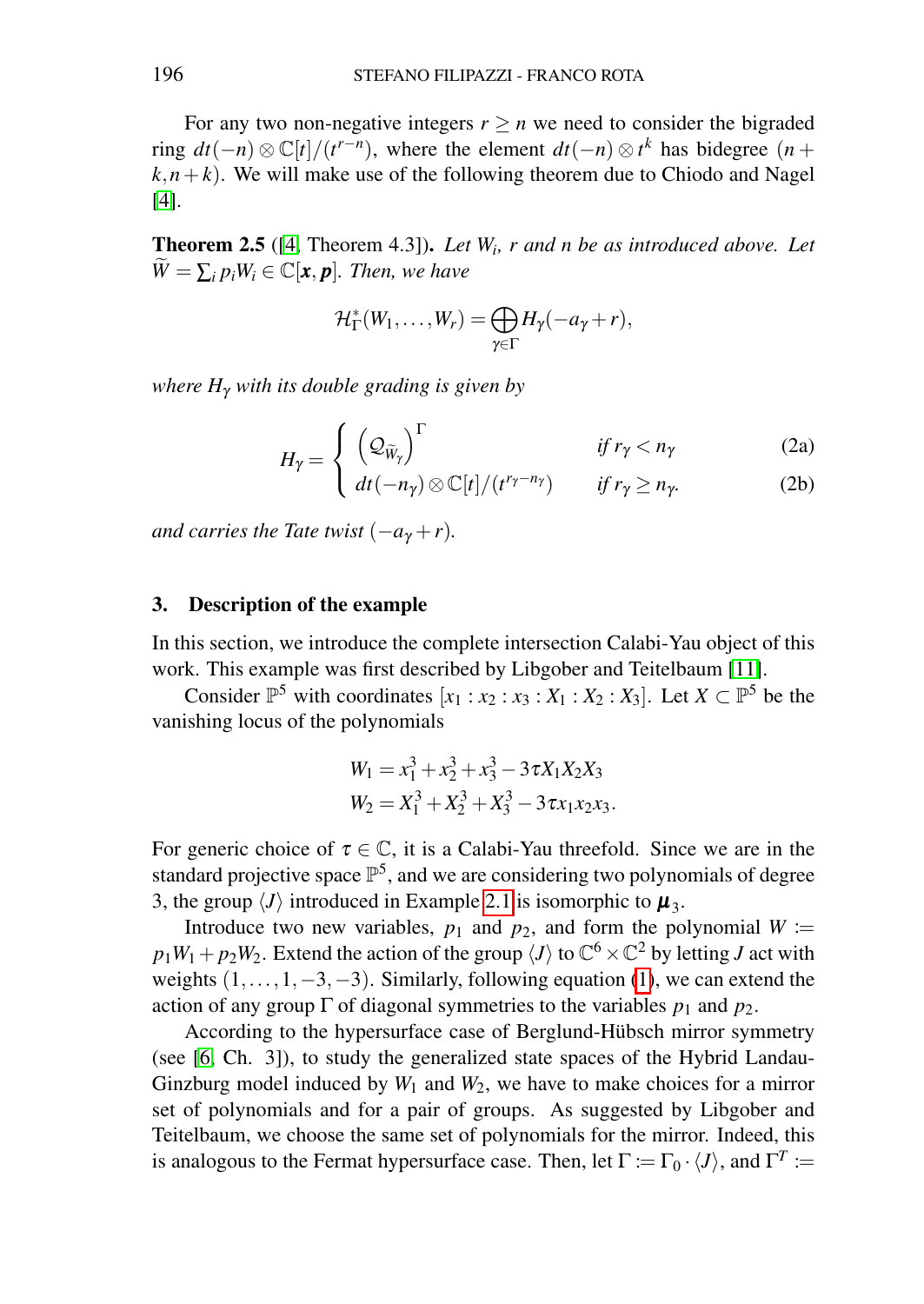$\Gamma_{max}$  · SL(W). This choice is in line with the Berglund-Hübsch prescription (see Rmk. [3.1\)](#page-6-1).

By Theorem [2.5,](#page-5-1) the only elements of a group of diagonal symmetries  $\Sigma$ contributing to the generalized state space of  $(\mathcal{O}_d(-w), \overline{W}, \Sigma)$  are the elements fixing at least one of the coordinates  $(x_1, x_2, x_3, X_1, X_2, X_3, p_1, p_2)$ .

By direct inspection, one checks that the only elements of  $\Gamma$  that fix at least one of the variables are the elements of  $\langle J \rangle$ . Analogously, when considering  $\Gamma^T$ , one is left with those elements  $\gamma \in SL(W)$  that fix at least one of the variables. These  $\gamma$  generate a subgroup  $\Gamma' \subset SL(W)$  whose elements  $g_{\lambda,\mu,\alpha,\beta,\delta,\varepsilon}$  act on  $(x_1, x_2, x_3, X_1, X_2, X_3, p_1, p_2)$  via multiplication by

$$
(\lambda \xi_3^{\alpha} \xi_9^{\mu}, \lambda \xi_3^{\beta} \xi_9^{\mu}, \lambda \xi_9^{\mu}, \lambda \xi_3^{-\delta} \xi_9^{-\mu}, \lambda \xi_3^{-\epsilon} \xi_9^{-\mu}, \lambda \xi_9^{-\mu}, \lambda^{-3} \xi_3^{-\mu}, \lambda^{-3} \xi_3^{\mu}).
$$

Here  $\xi_3$  is a primitive third root of unity,  $\xi_9$  is a primitive ninth root of unity, and  $\lambda \in \mu_9$ . Furthermore, the condition

$$
\alpha + \beta = 3\mu = \delta + \varepsilon \mod 3
$$

is satisfied.

<span id="page-6-1"></span>**Remark 3.1.** The group  $\Gamma^T$  also contains  $\Gamma_0$ , and the quotient  $\Gamma^T/\Gamma_0$  coincides with the group  $G_{81}$  described in [\[11\]](#page-18-0). We have  $\Gamma/\Gamma_0 = \langle J \rangle$ .

As a consequence of Libgober and Teitelbaum's work [\[11\]](#page-18-0) and an application of Chiodo and Nagel's CY/LG-correspondence [\[4,](#page-18-6) Thm. 5.1], one knows that the generalized state spaces  $\mathcal{H}_{\Gamma}^{p,q}$  $T^{p,q}(W_1, W_2)$  and  $\mathcal{H}^{3-p,q}_{\Gamma} (W_1, W_2)$  have the same dimension. The object of this work is to further investigate this correspondence, and propose a possible mirror map. The main idea is summarized in the following.

<span id="page-6-2"></span>**Definition 3.2.** We define an explicit mirror map  $\mathcal{H}_{\Gamma}^{1,1}(W_1, W_2) \to \mathcal{H}_{\Gamma}^{2,1}(W_1, W_2)$ , *generalizing Krawitz's map for hypersurfaces.*

Remark 3.3. The mirror map in Definition [3.2](#page-6-2) is expected to extend to a map  $\mathcal{H}_{\Gamma}^*(W_1, W_2) \to \mathcal{H}_{\Gamma}^*(W_1, W_2)$ . At this point, the main difficulty is to choose appropriate representatives among the 73 generators of  $\mathcal{H}_{\Gamma}^{1,2}$  $\int_{\Gamma}^{1,2}(W_1, W_2)$  in order to recognize a pattern similar to the one occurring among the generators of  $\mathcal{H}^{2,1}_\Gamma$  $\Gamma^{2,1}(W_1, W_2)$ , which are listed in Table [1.](#page-16-0)

## <span id="page-6-0"></span>4. Krawitz's mirror map revisited

In this section, we discuss how the map mentioned in Definition [3.2](#page-6-2) is related to the work of Krawitz. More precisely, we show how the approach suggested for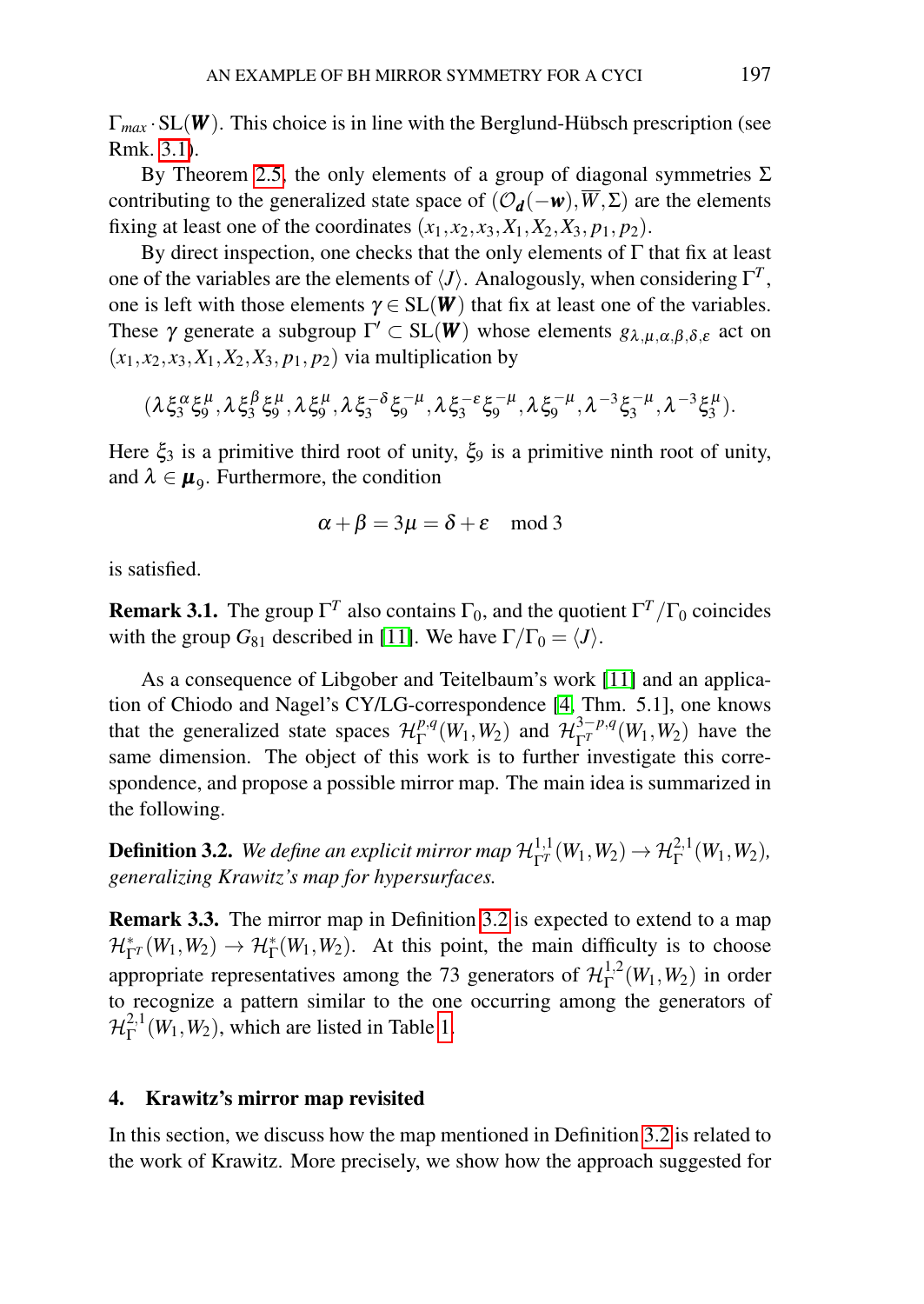Calabi-Yau complete intersections is a generalization of the one already known for hypersurfaces.

We will focus on a concrete example, the Fermat quintic  $X_W \subset \mathbb{P}^4$ . This is given as the vanishing locus of the polynomial

$$
W = x_1^5 + x_2^5 + x_3^5 + x_4^5 + x_5^5.
$$

First, we consider the group  $\langle J \rangle$  as group of diagonal symmetries. Thus, we first consider the pair  $(W, \langle J \rangle)$ . Berglund-Hübsch mirror symmetry guarantees the existence of a mirror model, denoted by  $(W^T, \langle J \rangle^T)$  [\[6,](#page-18-10) [9\]](#page-18-2). In our case,  $W = W^T$ , and  $\langle J \rangle^T = SL(W^T) = SL(W)$  is a well known group, denoted by G<sub>125</sub>.

Now, we would like to regard the hypersurface  $X_W$  as a "complete intersection of one hypersurface". Therefore, we introduce one auxiliary variable *p*, and, as explained in equation [\(1\)](#page-3-1), extend the action of the diagonal symmetries acting on  $X_W$  to p. We can then regard pW as a function on  $\mathbb{C}^5 \times \mathbb{C}^*$ , and consider the induced Landau-Ginzburg model.

Among the groups fixing  $X_W$ , there is  $\mathbb{C}^* \cdot \langle J \rangle$ . In particular,  $\mathbb{C}^*$  acts on  $x_i$ with weight 1, and on *p* with weight −5. We can compute the corresponding state spaces. By Theorem [2.5,](#page-5-1) only the elements  $\lambda \cdot J^a \in \mathbb{C}^* \cdot \langle J \rangle$  that fix some variable contribute to the computations. In this case, it is easy to check that  $\lambda \in \mathbb{C}^*$  is forced to satisfy  $|\lambda| = 1$ . More precisely,  $\lambda$  is either 1, or a primitive fifth-root of unity. Therefore, we can identify the elements of  $\mathbb{C}^* \cdot \langle J \rangle$  that give non-trivial contributions to cohomology with elements of  $\langle J \rangle$ . There are two possibilities: If  $\gamma \in \langle J \rangle$  is the identity, then all variables are fixed, otherwise, just *p* remains unchanged.

The element  $\gamma = id$  contributes to the state space with a summand of the form ∗

$$
\left(d\mathbf{p}d\mathbf{x}\otimes\frac{\mathbb{C}[p,x_1,\ldots,x_5]}{(px_1^4,\ldots, px_5^4,\sum_{i=1}^5 x_i^5)}\right)^{\mathbb{C}^*}
$$

.

Its elements carry a bigrading  $(3 - k, k)$ , where *k* is the degree of the variable *p* in the element. As *d* pdx is  $\mathbb{C}^*$  invariant, and we are looking for  $\mathbb{C}^*$ -invariant elements, we need polynomial coefficients containing five among  $x_1, \ldots, x_5$  for every appearance of *p*. There is just a one-dimensional family in degree (3,0), there are spaces with dimension 101 in degree  $(2,1)$  and  $(1,2)$ , and there is one more one-dimensional family in degree  $(0,3)$ .

If  $\gamma$  acts by a primitive fifth-root of unity, we have  $r_{\gamma} = 1$  and  $n_{\gamma} = 0$ . Therefore, each one of these elements contributes with a one-dimensional vector space, generated by one element, denoted by  $1|g\rangle$ .

Taking into account the grading of the above pieces, we recover the well known Hodge diamond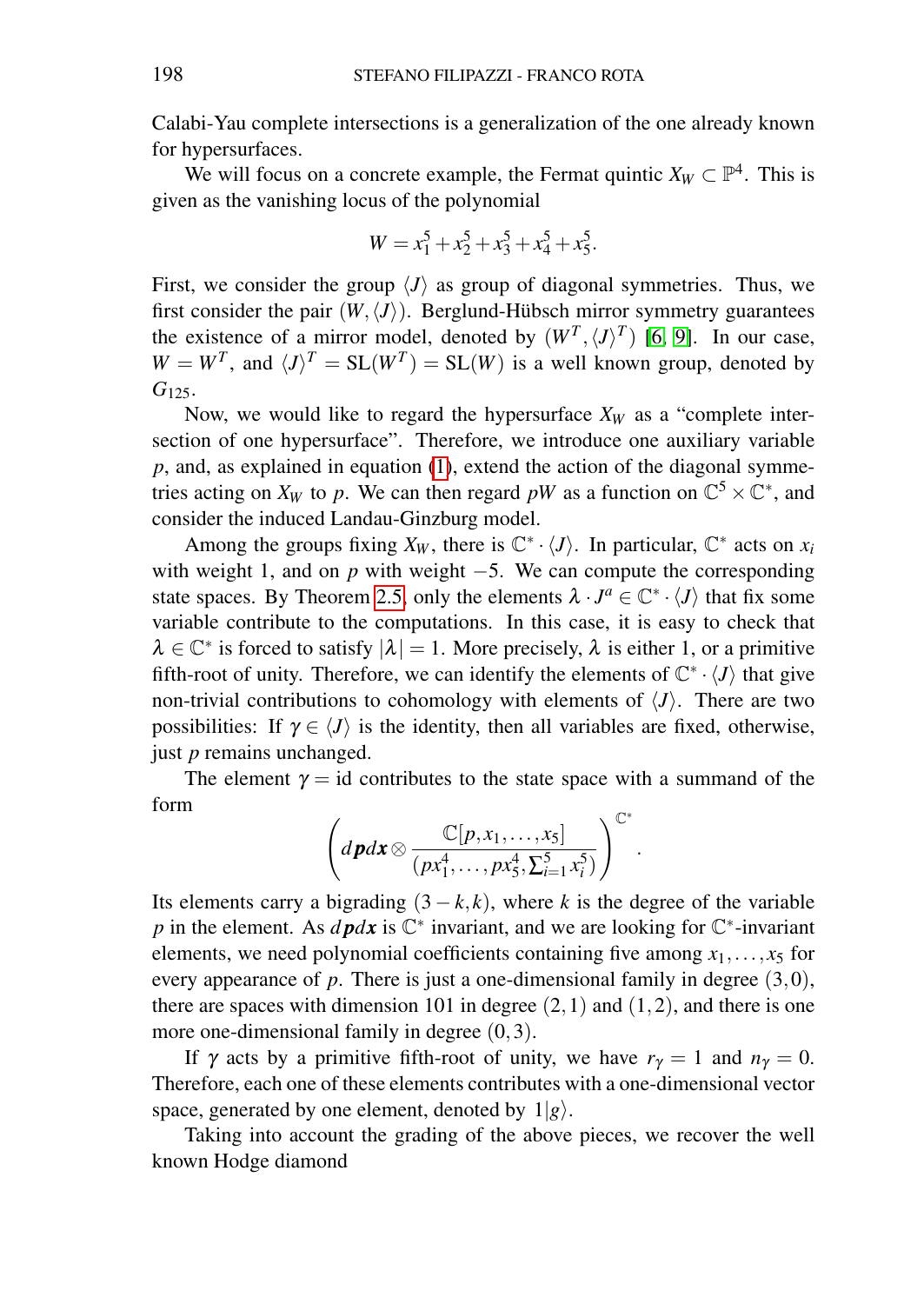1 1 1 1 1 101 101 1

Now, we want to consider the mirror of  $(pW, \mathbb{C}^*, \langle J \rangle)$ . As *W* is a polynomial of Fermat type, we will let the mirror polynomial be  $pW$  as well. As  $\mathbb{C}^*$  is the minimial group of diagonal symmetries containing  $\mathbb{C}^*$ , we consider the maximal group of symmetries fixing the polynomial  $pW$ . Let  $\Gamma$  be such group. It can be checked by direct computation that  $\Gamma = \mathbb{C}^* \cdot G_{125}$ . It acts as

$$
(x_1,x_2,x_3,x_4,x_5,p)\mapsto(\lambda x_1,\lambda\xi^a x_2,\lambda\xi^b x_3,\lambda\xi^c x_4,\lambda\xi^{-a-b-c}x_5,\lambda^{-5}p),
$$

where  $\lambda \in \mathbb{C}^*$ ,  $\xi$  is a primitive fifth-root of unity, and  $a, b, c \in \mathbb{Z}$ .

Remark 4.1. In [\[4\]](#page-18-6), Chiodo and Nagel consider the maximal group fixing *W*, and then they extend its action to  $pW$ . On the other hand, for our purposes, such a group turns out to be too rigid, and does not recover the right cohomologies.

As above, the only elements  $\gamma \in \Gamma$  contributing to the state spaces are the ones where  $\lambda$  is a fifth-root of unity. In particular, p is fixed by any relevant element  $\gamma \in \Gamma$ . This highlights how the variable p is not necessary for the computations in the hypersurface case.

Since  $\lambda$  needs to be a fifth-root of unity, we can absorb it in the contribution of  $\xi$ . Therefore, any element  $\gamma$  contributing to the computations can be encoded by a 6-tuple

$$
(a_1,a_2,a_3,a_4,a_5;0),
$$

where the action on  $x_i$  is given by multiplication by  $\xi^{a_i}$ . We will use this formalism as a slight modification of the one in Definition [2.3,](#page-3-2) in order to distinguish the *p* and the *x* variables.

Now, we are left with direct computations. We will proceed by cases.

- Assume that *p* is the only variable fixed. In such case,  $r_{\gamma} = 1$ , and  $n_{\gamma} =$ 0. Therefore, each element contributes with a one-dimensional vector space. There are 204 of these elements, and their ages groups them in four families of dimension 1, 101, 101 and 1 respectively. These compute the twisted sector of the cohomology ring.
- If  $p$  and some but not all of the  $x_i$  are fixed, there is no contribution.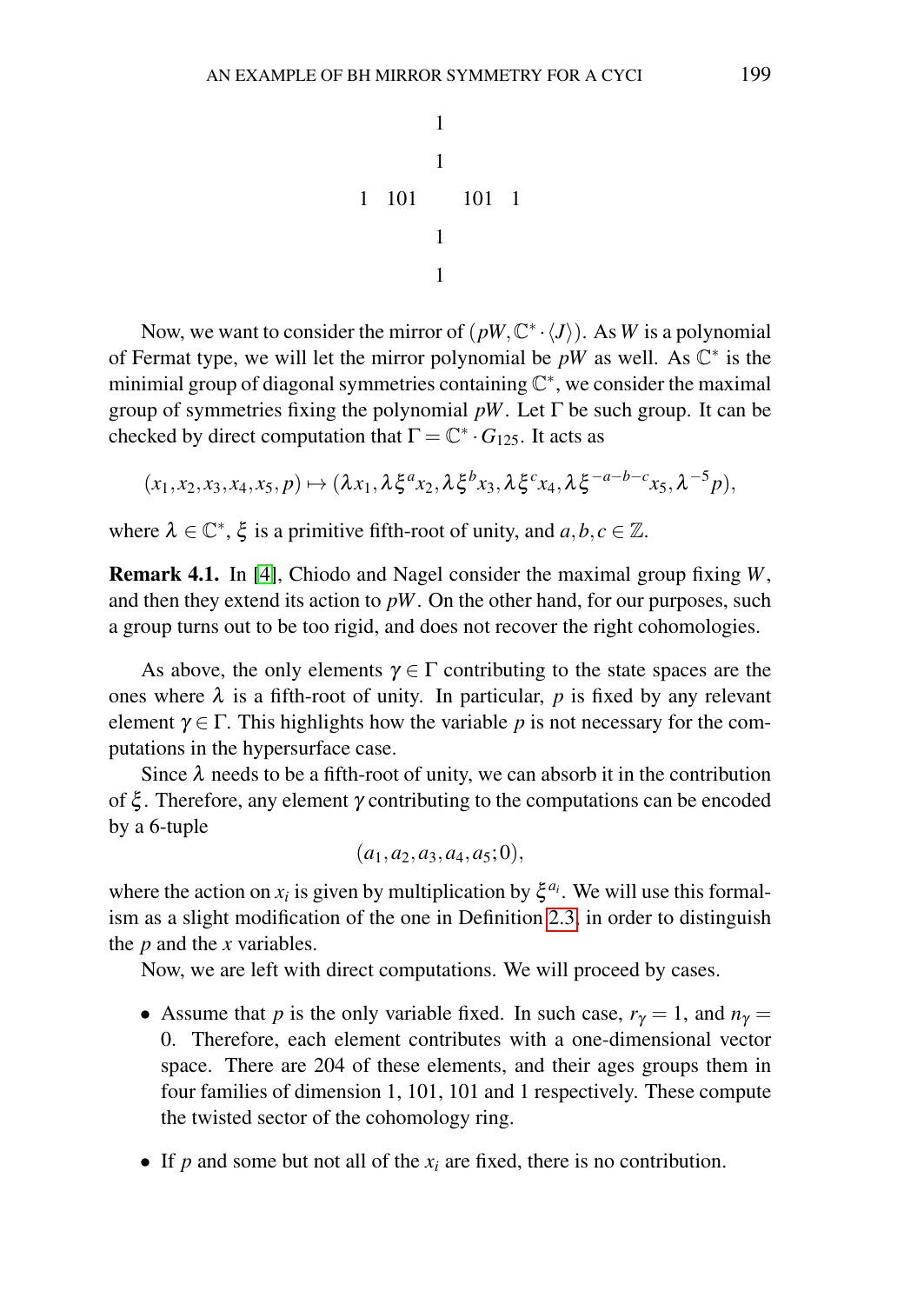• The identity element, represented by the string  $(0,0,0,0,0,0)$ , contributes to the untwisted sector. We have to consider the ring

$$
\left(d\boldsymbol{p}d\boldsymbol{x}\otimes\frac{\mathbb{C}[p,x_1,\ldots,x_5]}{(px_1^4,\ldots, px_5^4,\sum_{i=1}^5 x_i^5)}\right)^{\mathbb{C}^*\cdot G_{125}}
$$

.

This ring has dimension four as vector space, with basis

$$
(dpdx\otimes 1, dpdx\otimes px_1...x_5, dpdx\otimes (px_1...x_5)^2, dpdx\otimes (px_1...x_5)^3).
$$

Each one of these elements has a different bidegree.

If we put the above facts together, we recover the Hodge diamond

1 101 101 1 1 1 1 1

With the elements explicitly listed, we can proceed and rewrite Krawitz's mirror map with this new notation. First, we consider the generators of the untwisted sector of the mirror. These are mapped according to

$$
(px_1...x_5)^{a-1}\otimes d\mathbf{p}d\mathbf{x}|id\rangle \mapsto 1|(a,a,a,a,a;0)\rangle,
$$

where  $a \in \{1, 2, 3, 4\}$ .

Symmetrically, the twisted elements of the mirror are mapped to the untwisted sector of the quintic. The map is given by

<span id="page-9-1"></span>
$$
1|(a,b,c,d,e;0)\rangle \mapsto d\,p dx \otimes p^{\frac{a+b+c+d+e}{5}-1} x_1^{a-1} x_2^{b-1} x_3^{c-1} x_4^{d-1} x_5^{e-1} |id\rangle. \tag{3}
$$

**Remark 4.2.** The quantity  $\frac{a+b+c+d+e}{5}$  is the age  $a_\gamma$  of the group element  $\gamma$  considered. Therefore, under the mirror map introduced by Krawitz [\[9\]](#page-18-2), the auxiliary variable *p* appears with exponent  $a<sub>\gamma</sub> - 1$ .

## <span id="page-9-0"></span>5. The mirror map

In this section, we construct the mirror map in Definition [3.2.](#page-6-2) As we noticed in the example of the Fermat quintic, there is no harm in dropping the assumption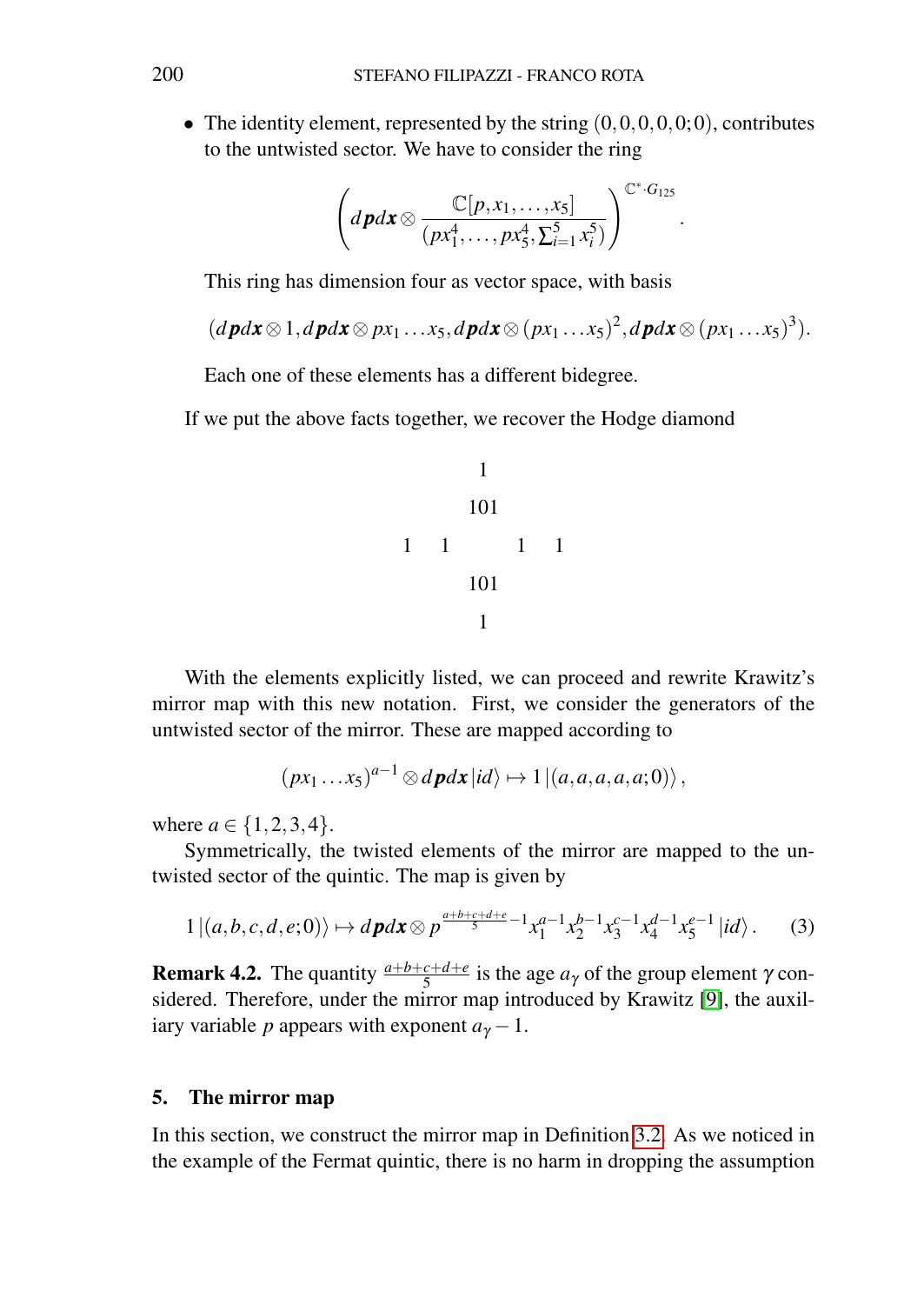that the diagonal symmetries have determinant 1. Indeed, the new group elements coming into the picture do not contribute to the computation of the state spaces. Recall that we consider the groups  $\Gamma = \Gamma_0 \cdot \langle J \rangle$  and  $\Gamma^T$  acting on the same set of polynomials (see Section [3\)](#page-5-0).

In the following, we first compute the state space associated to  $\Gamma$ . Then, we consider the one associated to  $\Gamma^T$ , and we conclude describing the mirror map.

#### 5.1. The state spaces  $\mathcal{H}_{\Gamma}^{p,q}$  $_{\Gamma}^{p,q}(W_1,W_2)$

We follow the notation of Theorem [2.5.](#page-5-1) Notice that for  $\gamma \in \Gamma$ , if  $r_{\gamma} = n_{\gamma} = 0$ , then  $H_{\gamma} = 0$  gives no contribution to the state space. Then, only the three elements of  $\langle J \rangle \subset \Gamma$  give non-trivial contributions. We will proceed by cases.

- The non-trivial elements have ages 2 and 4 respectively. They both contribute with the cohomology of a projective line  $\mathbb{P}(3,3) \cong \mathbb{P}^1$ , and form the twisted sectors of  $\mathcal{H}_{\Gamma}^{*}(W_1, W_2)$ .
- The contribution of the identity element is encoded in  $\mathcal{Q}_{W}^{\Gamma}$ . This ring carries a bigrading  $(D-k, k)$ , where  $D = n - r - 1 = 3$ , and  $k \in \{0, 1, 2, 3\}$ is the degree in the variables  $p_1$  and  $p_2$ . The relations in Jac(*V*) are:

$$
x_1^3 + x_2^3 + x_3^3 - 3\tau X_1 X_2 X_3,
$$
  
\n
$$
X_1^3 + X_2^3 + X_3^3 - 3\tau x_1 x_2 x_3,
$$
  
\n
$$
p_1 x_i^2 - p_2 x_j x_k,
$$
  
\n
$$
p_2 X_i^2 - p_1 X_j X_k,
$$

where all the  $i, j, k$  are assumed to be distinct. The form

$$
d\mathbf{p}d\mathbf{x}d\mathbf{X} \coloneqq dp_1 \wedge dp_2 \wedge dx_1 \wedge dx_2 \wedge dx_3 \wedge dX_1 \wedge dX_2 \wedge dX_3
$$

is invariant under the action of Γ. Hence, the degree  $(3,0)$  component is generated by  $d\mathbf{p}d\mathbf{x}d\mathbf{X} \otimes 1$  $d\mathbf{p}d\mathbf{x}d\mathbf{X} \otimes 1$ . Table 1 contains a list of 73 independent generators of  $\mathcal{H}_{\Gamma}^{2,1}$  $\Gamma^{2,1}(W_1, W_2)$ . They determine the whole untwisted sector, which is completed by  $\mathcal{H}_{\Gamma}^{1,2}$  $_{\Gamma}^{1,2}(W_1,W_2)$  and  $\mathcal{H}_{\Gamma}^{0,3}$  $_{\Gamma}^{0,5}(W_1,W_2)$ , whose dimensions are 73 and 1 respectively.

We can summarize the above computations with the following Hodge diamond.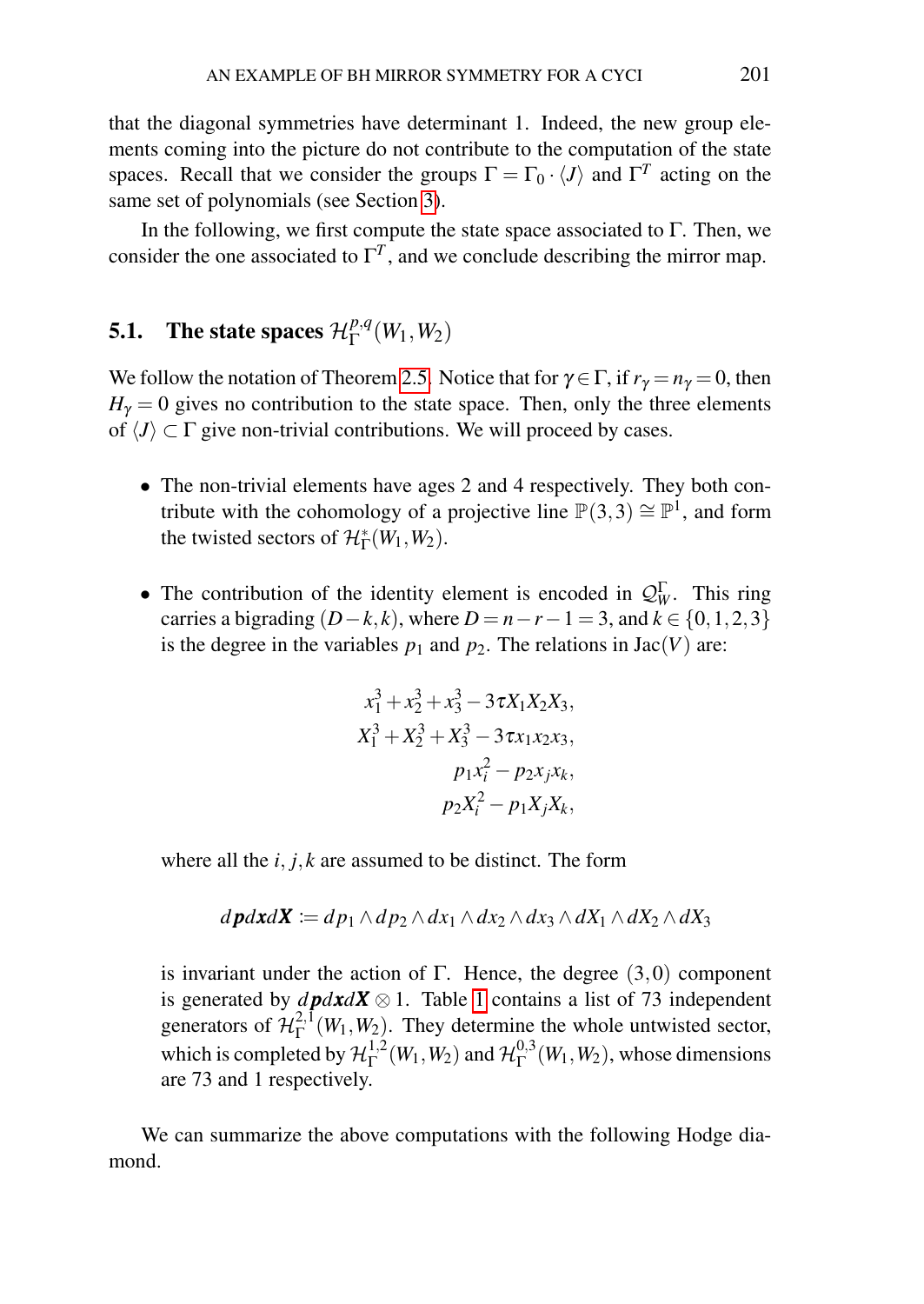$$
\begin{array}{ccc}\n & 1 \\
& 1 \\
& 1 \\
& 1 \\
& 1 \\
& 1\n\end{array}
$$

## 5.2. The state spaces  $\mathcal{H}_{\Gamma^{T}}^{p,q}$  $\frac{P,q}{\Gamma^T}(W_1,W_2)$

Now, we consider the mirror side. We will list the elements of  $\Gamma^T$ , and study their contributions to the state spaces. As explained in Definition [2.3,](#page-3-2) we write  $(\gamma_1,\ldots,\gamma_8)$  if  $\gamma$  acts on  $\mathbb{C}^6 \times \mathbb{C}^2$  as a diagonal matrix with entries  $\exp(2\pi i \gamma_i)$ .

As showed in Theorem [2.5,](#page-5-1) the contribution of an element  $\gamma$  has two different behaviors, depending on how  $r<sub>\gamma</sub>$  and  $n<sub>\gamma</sub>$  compare to each other. Therefore, we will proceed by cases.

• If  $r_\gamma < n_\gamma$ , we are in the case given by equation [\(2a\)](#page-5-2). These elements are listed in Table [3.](#page-16-0) One of these elements is the identity of  $\Gamma^T$ . It corresponds to the untwisted sector of  $\mathcal{H}_{\Gamma}^*(W_1, W_2)$ , which is 4-dimensional and generated by powers of  $d$ *pdxd***X** $\otimes$   $p_1x_1^3$  in the Jacobi ring.

The other four elements all give a two dimensional Jacobi ring, and behave in a similar way. For instance,  $\gamma = \frac{1}{9}(0, 0, 0, 3, 3, 3, 0, 0)$  induces a direct summand  $H_{\gamma} = \text{span}(d\boldsymbol{p}d\boldsymbol{x}d\boldsymbol{X} \otimes x_1^3, d\boldsymbol{p}d\boldsymbol{x}d\boldsymbol{X} \otimes x_2^3)$ , which contributes as two-dimensional subspace of  $\mathcal{H}^{1,1}_{\Gamma^T}(W_1, W_2)$ . A second one of these elements contributes with a two-dimensional subspace of  $\mathcal{H}_{\Gamma}^{1,1}(W_1, W_2)$ . Similarly, the two remaining elements correspond to two two-dimensional subspaces of  $\mathcal{H}_{\Gamma^T}^{2,2}(W_1, W_2)$ .

• If  $r_\gamma \geq n_\gamma$ , we are in the case given by equation [\(2b\)](#page-5-2). Each element in Table [2](#page-16-0) contributes to the state space with  $r_{\gamma} - n_{\gamma}$  elements. If  $r_{\gamma} - n_{\gamma} = 2$ , the two generators belong one to

$$
\mathcal{H}_{\Gamma^T}^{a_{\gamma}-r+n_{\gamma},a_{\gamma}-r+n_{\gamma}}(W_1,W_2),
$$

and the other to

$$
\mathcal{H}^{a_\gamma+1-r+n_\gamma,a_\gamma+1-r+n_\gamma}_{\Gamma^T}(W_1,W_2).
$$

There are four such elements. The first one of them contributes with one generator to  $\mathcal{H}_{\Gamma^T}^{0,0}(W_1, W_2)$ , and with one to  $\mathcal{H}_{\Gamma^T}^{1,1}(W_1, W_2)$ . Similarly, a second element generates the top cohomology, contributing with one generator to  $\mathcal{H}_{\Gamma}^{3,3}(W_1, W_2)$ , and with one to  $\mathcal{H}_{\Gamma}^{2,2}(W_1, W_2)$ . Then, the two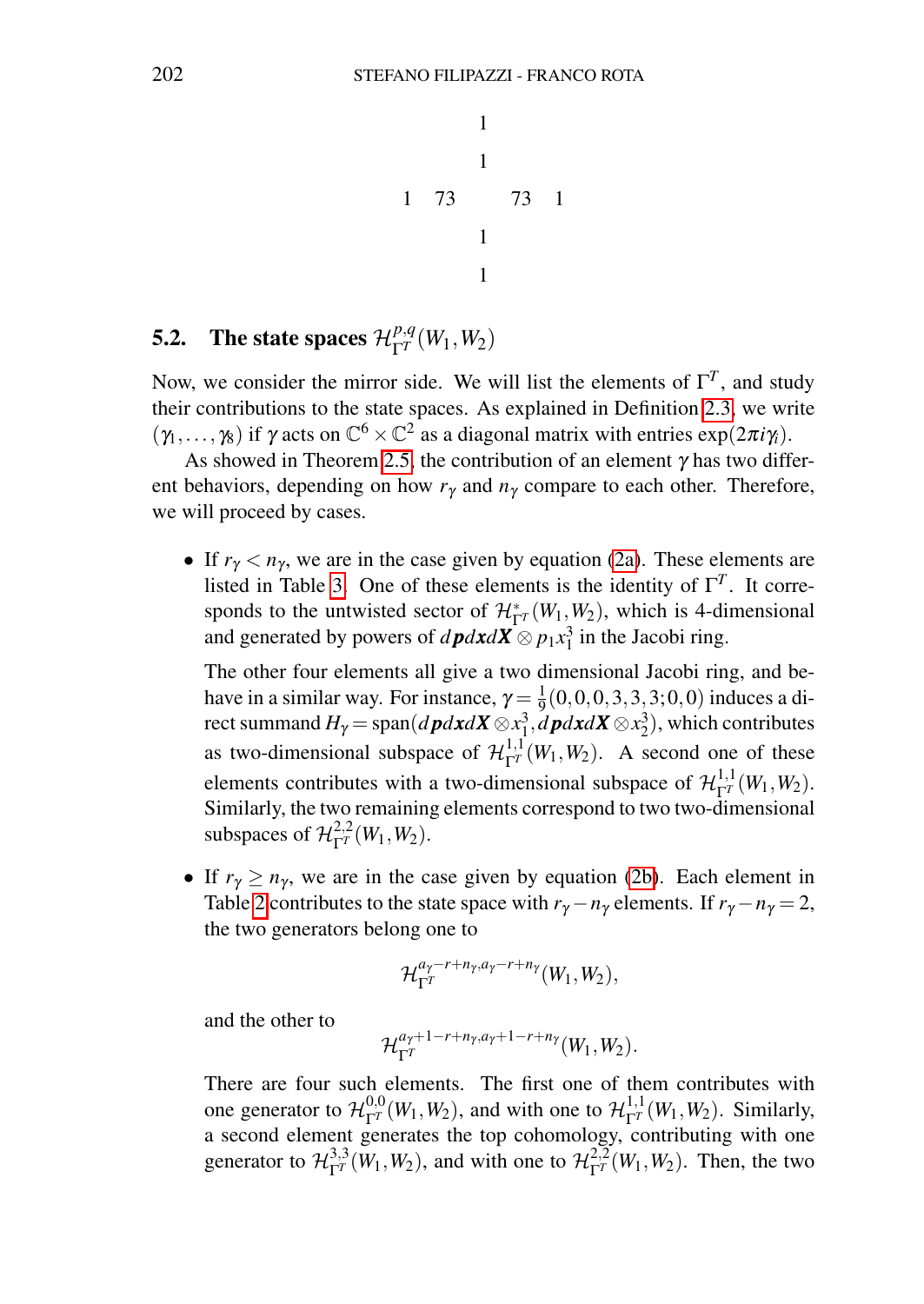remaining elements behave in the same way: Each one of them has one generator lying in  $\mathcal{H}_{\Gamma^T}^{1,1}(W_1, W_2)$ , and one in  $\mathcal{H}_{\Gamma^T}^{2,2}(W_1, W_2)$ .

On the other hand, if  $r_{\gamma} - n_{\gamma} = 1$ , there is only one generator, which belongs to

$$
\mathcal{H}_{\Gamma^T}^{a_{\gamma}-r+n_{\gamma},a_{\gamma}-r+n_{\gamma}}(W_1,W_2).
$$

The last column in Table [2](#page-16-0) counts the elements of the *same type*. For example, from the element  $\frac{1}{9}(3,3,3,3,0,6;0,0)$  we can obtain 5 more by permuting  $X_1, X_2$  and  $X_3$  via the action of the symmetric group  $S_3$ . These new elements are considered of the same type as the starting one, and are not explicitly listed in Table [2.](#page-16-0) They are taken into account by counting 6 elements, including their representative, of the type of 1  $\frac{1}{9}(3,3,3,3,0,6;0,0).$ 

We can summarize the above computations with the following Hodge diamond.

1 73 73 1 1 1 1 1

## 5.3. The mirror map

We present the explicit isomorphism between the vector spaces  $\mathcal{H}^{1,1}_{\Gamma} (W_1, W_2)$ and  $\mathcal{H}^{2,1}_\Gamma$  $\Gamma^{2,1}(W_1, W_2)$  mentioned in Definition [3.2.](#page-6-2) Its main feature is that it respects the structure emerging from the lists in Tables [1, 3](#page-16-0) and [2,](#page-16-0) where it becomes evident that these two vector spaces admit a further interesting subdivisions into direct summands.

We follow the notation in [\[9\]](#page-18-2) and Theorem [2.5:](#page-5-1) Given an element  $\sigma$  of a group of diagonal symmetries  $\Sigma$ , we denote by  $\omega|\sigma\rangle$  the element of the state space  $\mathcal{H}_{\Sigma}^{*}$  determined by  $\omega \in H_{\sigma}$ .

Now, we explain the mirror map via its action on some elements listed in Table [2,](#page-16-0) which represent the different possible behaviors. For the complete action of the mirror map, we refer to Table [4](#page-17-0) in the Appendix.

First, we notice that there is a correspondence between direct summands in  $\mathcal{H}_{\Gamma^T}^{1,1}(W_1,W_2)$  and  $\mathcal{H}_{\Gamma}^{2,1}$  $\Gamma^{2,1}(W_1, W_2)$ . For the reader's convenience, we will list them relying on Tables [1, 3](#page-16-0) and [2.](#page-16-0)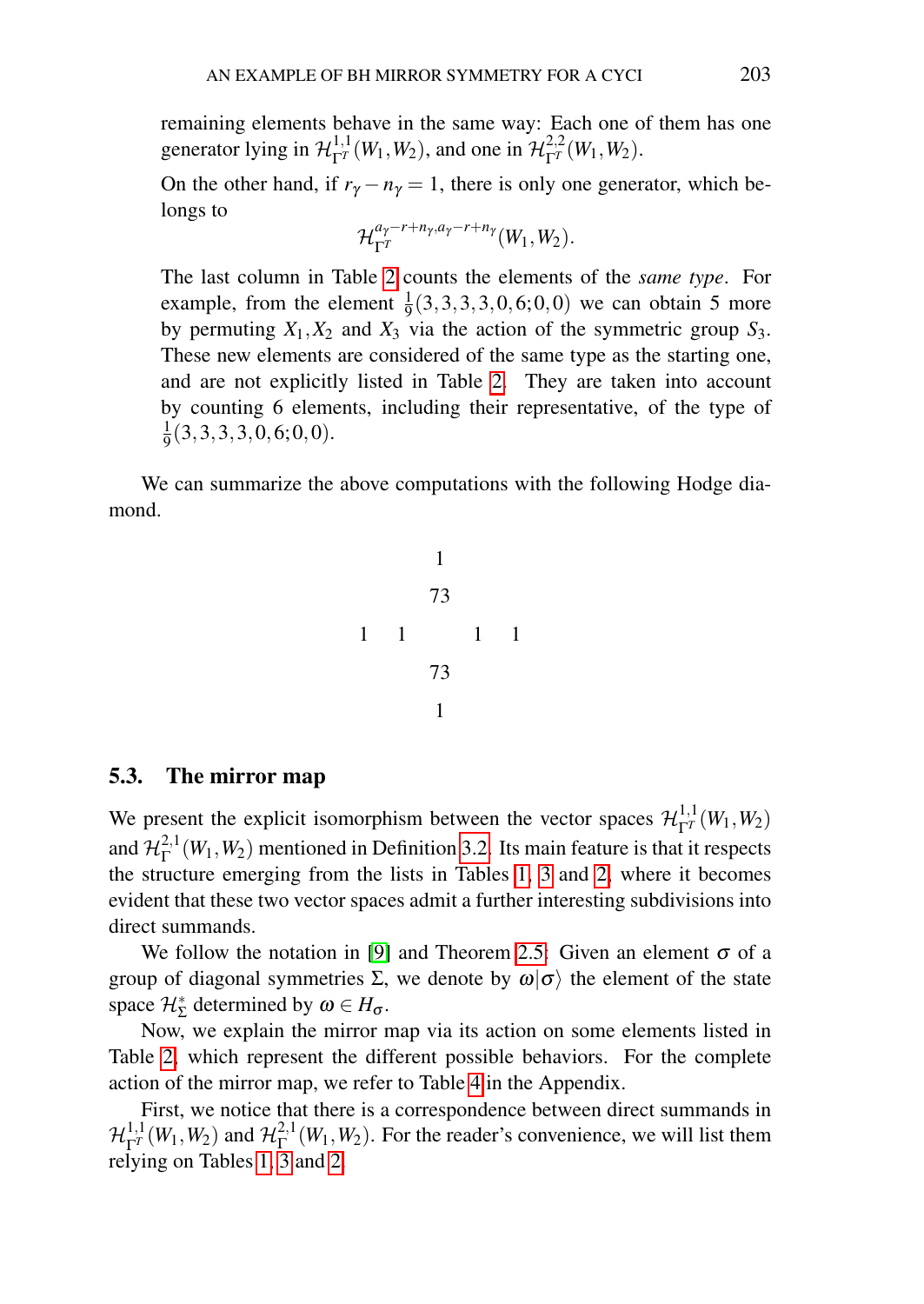- In  $\mathcal{H}_{\Gamma}^{2,1}(W_1, W_2)$ , we isolated six groups of generators, each one consisting  $E[\Gamma_{\{1\}}, \Gamma_{\{2\}}]$ , we isolated six groups of generators, call the consisting of nine elements. These correspond to the six groups of nine elements  $\gamma \in \Gamma^T$  having  $r_{\gamma} = 1$ ,  $n_{\gamma} = 0$ , and  $a_{\gamma} = 3$ .
- The two groups of six generators of  $\mathcal{H}_{\Gamma}^{2,1}(W_1, W_2)$  correspond to the two groups of six elements  $\gamma \in \Gamma^T$  having  $r_{\gamma} = 2$ ,  $n_{\gamma} = 1$ , and  $a_{\gamma} = 2$ .
- In  $\Gamma^T$  there are two elements with  $r_\gamma = 2$ ,  $n_\gamma = 3$  and  $a_\gamma = 1$ . These contribute with two two-dimensional vector spaces. These correspond to the subspaces  $\langle p_1 X_1^3, p_1 X_2^3 \rangle$  and  $\langle p_2 x_1^3, p_2 x_2^3 \rangle$  of  $\mathcal{H}_{\Gamma}^{2,1}$  $\Gamma^{2,1}(W_1,W_2)$ . Notice that, by the relations in the Jacobi ring, these spaces contain  $p_1X_3^3$  and  $p_2x_3^3$  respectively.
- To conclude, among the elements  $\gamma \in \Gamma^T$  with  $r_{\gamma} = 2$  and  $n_{\gamma} = 0$ , three of these contribute with a one-dimensional subspace of  $\mathcal{H}_{\Gamma}^{1,1}(W_1, W_2)$  each. These will correspond to the three sporadic polynomials listed at the top of Table [1.](#page-16-0)

Before getting into the details of the mirror map, it is worth asking the following interesting question.

**Question 5.1.** *Do the aforementioned direct summands of*  $\mathcal{H}^{1,1}_{\Gamma} (W_1, W_2)$  *and*  $\mathcal{H}^{2,1}_\Gamma$ Γ (*W*1,*W*2) *have an interpretation from a geometric or physical point of view?*

Now, we will proceed to describing the mirror map, analyzing each one of the cases listed above.

The two first groups of elements present a fundamental common feature, namely  $r_{\gamma} - n_{\gamma} = 1$ . This is essentially the only case occurring in the twisted sector for the hypersurface case [\[9\]](#page-18-2). As showed in equation [\(3\)](#page-9-1), once we introduce a  $p$  in the hypersurface case, the exponents of the  $x_i$  contribute to the exponent of this new variable. We will follow this idea, bearing in mind that  $p_1$ is related to the set of variables  $x_i$ , while  $p_2$  to the set  $X_i$ .

For the elements with  $r_{\gamma} - n_{\gamma} = 1$ , we then propose the assignment

<span id="page-13-0"></span>
$$
dt \left| \frac{1}{9}(b_1, b_2, b_3, c_1, c_2, c_3; a_1, a_2) \right\rangle \mapsto
$$
  
\n
$$
d\mathbf{p}d\mathbf{x}d\mathbf{X} \otimes p_1^{\min\{\lfloor \frac{b_j}{3} \rfloor\}} p_2^{\min\{\lfloor \frac{c_j}{3} \rfloor\}} \prod_{i=1}^3 x_i^{\lfloor \frac{b_i}{3} \rfloor - \min\{\lfloor \frac{b_j}{3} \rfloor\}} X_i^{\lfloor \frac{c_i}{3} \rfloor - \min\{\lfloor \frac{c_j}{3} \rfloor\}} |id \rangle.
$$
\n(4)

Indeed, from Table [2,](#page-16-0) it is clear that exactly one set of variables has an action which is a rotation of at least  $e^{\frac{2\pi i}{3}}$  on each single coordinate. We record this information choosing the corresponding variable  $p_i$  to appear in the assigned polynomial. Then, in order to choose the exponent appearing for each variable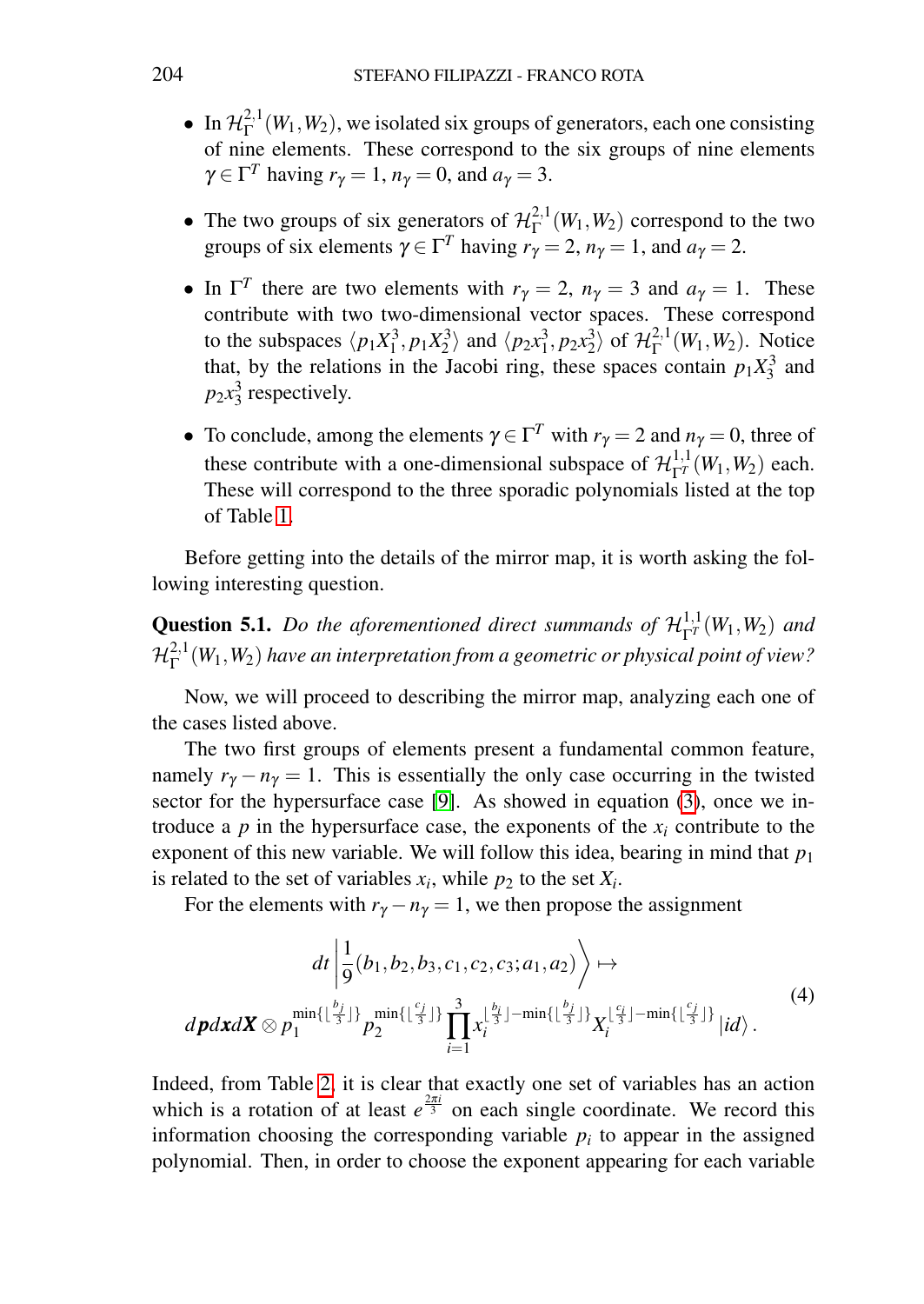in the polynomial in output, we compare the action within each group  $x_i$  and *X<sub>i</sub>*. This is where the normalizing exponents  $-\min\{\lfloor \frac{b_j}{3} \rfloor\}$  and  $-\min\{\lfloor \frac{c_j}{3} \rfloor\}$ come from. Finally, we point out that looking at quantities of the form  $\lfloor \frac{n}{3} \rfloor$  $\frac{n}{3}$  is consistent with distinguishing the action of third-roots of unity from the one of primitive ninth-roots.

As example of the assignments described in equation [\(4\)](#page-13-0), we have

$$
dt \left| \frac{1}{9}(3,3,3,3,0,6;0,0) \right\rangle \mapsto d\boldsymbol{p} d\boldsymbol{x} d\boldsymbol{X} \otimes p_1 X_1 X_3^2 |id\rangle,
$$

and

$$
dt \left| \frac{1}{9}(2,2,5,6,3,6;3,0) \right\rangle \mapsto d\mathbf{p} d\mathbf{x} d\mathbf{X} \otimes p_2 x_3 X_1 X_3 |id \rangle.
$$

Now, we can study how the mirror map acts on the subspaces corresponding to the elements  $\gamma \in \Gamma^T$  with  $r_{\gamma} = 2$ ,  $n_{\gamma} = 3$ , and  $a_{\gamma} = 1$ . The first element is

$$
\frac{1}{9}(0,0,0,3,3,3;0,0),
$$

which contributes with the subspace

$$
\langle d\boldsymbol{p} d\boldsymbol{x} \otimes x_1^3, d\boldsymbol{p} d\boldsymbol{x} \otimes x_2^3 \rangle.
$$

Following the ideas already discussed, the output of the mirror map should carry the variable  $p_2$ , in order to record the action on the  $X_i$  variables. Furthermore, it is natural to keep track of the two distinct generators  $d\mathbf{p}d\mathbf{x} \otimes x_1^3$  and  $d\mathbf{p}d\mathbf{x} \otimes x_2^3$ via their polynomial part. Therefore, we define

<span id="page-14-0"></span>
$$
d\boldsymbol{p}d\boldsymbol{x}\otimes x_i^3\bigg|\frac{1}{9}(0,0,0,3,3,3;0,0)\bigg\rangle\mapsto d\boldsymbol{p}d\boldsymbol{x}d\boldsymbol{X}\otimes p_2x_i^3\big|id\rangle.\tag{5}
$$

Notice that this assignment is valid also for  $i = 3$ .

Similarly, we define

<span id="page-14-1"></span>
$$
d\boldsymbol{p}d\boldsymbol{X}\otimes X_i^3\left|\frac{1}{9}(0,0,0,3,3,3;0,0)\right\rangle\mapsto d\boldsymbol{p}d\boldsymbol{x}d\boldsymbol{X}\otimes p_2X_i^3|id\rangle\tag{6}
$$

Notice that the assignments in equations [\(5\)](#page-14-0) and [\(6\)](#page-14-1) could be regarded as following an extension of the rule in equation [\(4\)](#page-13-0), where we allow some degree of complexity in the polynomial part of the input as well.

Thus, we are left with assigning a mirror element for the three elements arising in from  $\gamma \in \Gamma^T$ , with  $r_{\gamma} = 2$  and  $n_{\gamma} = 0$ . In the case of the elements

$$
dt \left| \frac{1}{9}(3,3,3,6,6,6;0,0) \right\rangle, \quad dt \left| \frac{1}{9}(6,6,6,3,3,3;0,0) \right\rangle
$$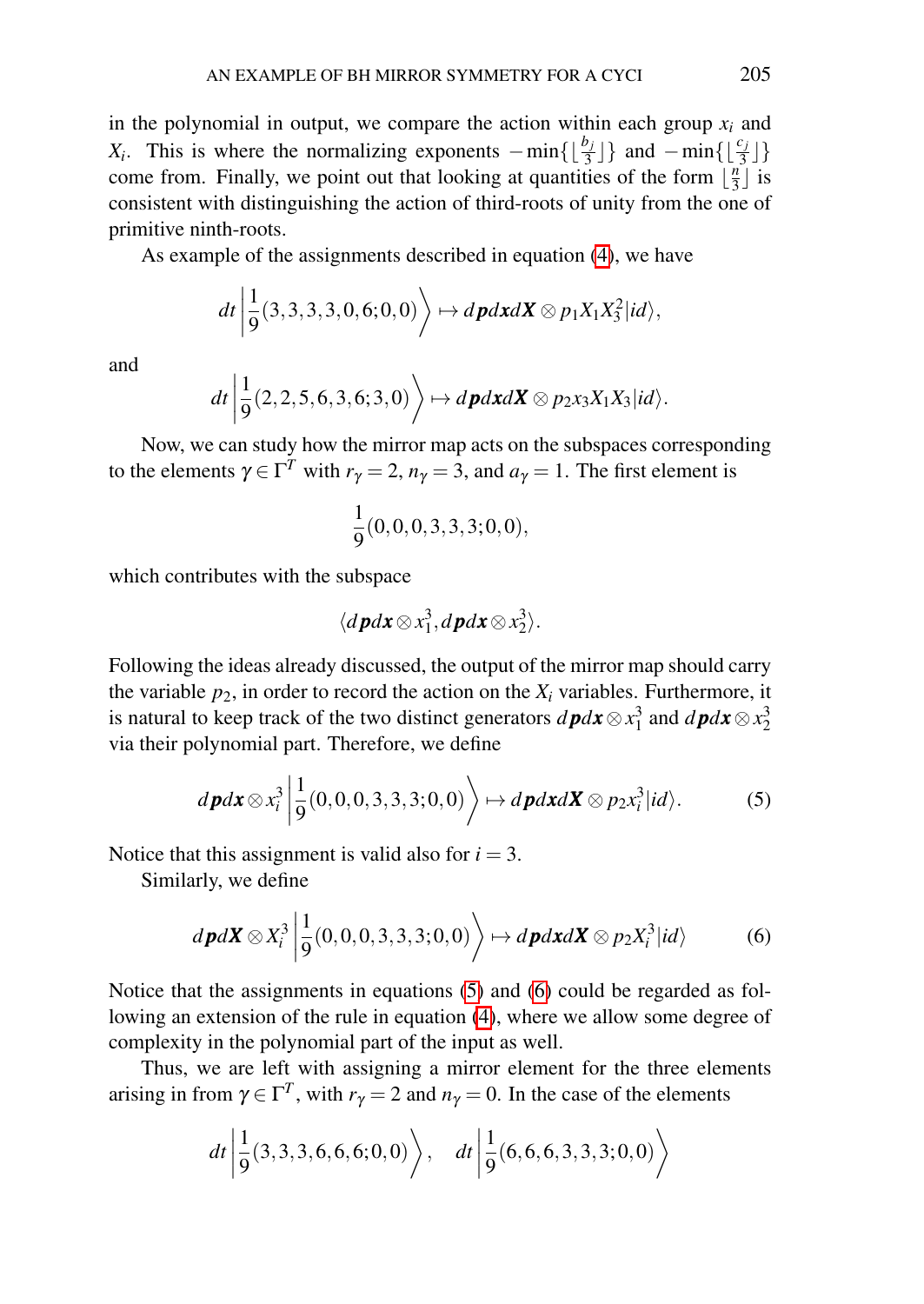we can follow the algorithm in equation [\(4\)](#page-13-0). In this way, we get

$$
dt \left| \frac{1}{9}(3,3,3,6,6,6,6,0,0) \right\rangle \mapsto d\boldsymbol{p} d\boldsymbol{x} d\boldsymbol{X} \otimes p_2 X_1 X_2 X_3 |id\rangle,
$$

and

$$
dt \left| \frac{1}{9}(6, 6, 6, 3, 3, 3; 0, 0) \right\rangle \mapsto d\boldsymbol{p} d\boldsymbol{x} d\boldsymbol{X} \otimes p_1 x_1 x_2 x_3 |id \rangle.
$$

Now, we have to consider the element

$$
tdt\bigg|\frac{1}{9}(3,3,3,3,3,3,3;0,0)\bigg\rangle.
$$

This element does not follow directly in the patter of equation [\(4\)](#page-13-0). On the other hand, it comes from the most symmetric element  $\gamma \in \Gamma^T \setminus \{0\}$ . Analogously, there is a highly symmetric generator of  $\mathcal{H}_{\Gamma}^{2,1}$  $\int_{\Gamma}^{2,1}(W_1,W_2)$ , namely

$$
d\mathbf{p}d\mathbf{x}d\mathbf{X}\otimes p_1X_1X_2X_3 = d\mathbf{p}d\mathbf{x}d\mathbf{X}\otimes p_2x_1x_2x_3
$$
  
=  $d\mathbf{p}d\mathbf{x}d\mathbf{X}\otimes p_2X_i^3$   
=  $d\mathbf{p}d\mathbf{x}d\mathbf{X}\otimes p_1x_i^3$ .

Given the common symmetries, we suggest the choice

$$
tdt\left|\frac{1}{9}(3,3,3,3,3,3,3,0,0)\right\rangle \mapsto d\boldsymbol{p}d\boldsymbol{x}d\boldsymbol{X}\otimes p_1X_1X_2X_3|id\rangle.
$$

The above assignments determine a bijective correspondence between a basis of  $\mathcal{H}_{\Gamma}^{1,1}(W_1, W_2)$  and one of  $\mathcal{H}_{\Gamma}^{2,1}$  $\Gamma^{2,1}(W_1, W_2)$ , so we can extend the map by linearity. This completes the definition of the mirror map in Definition [3.2.](#page-6-2)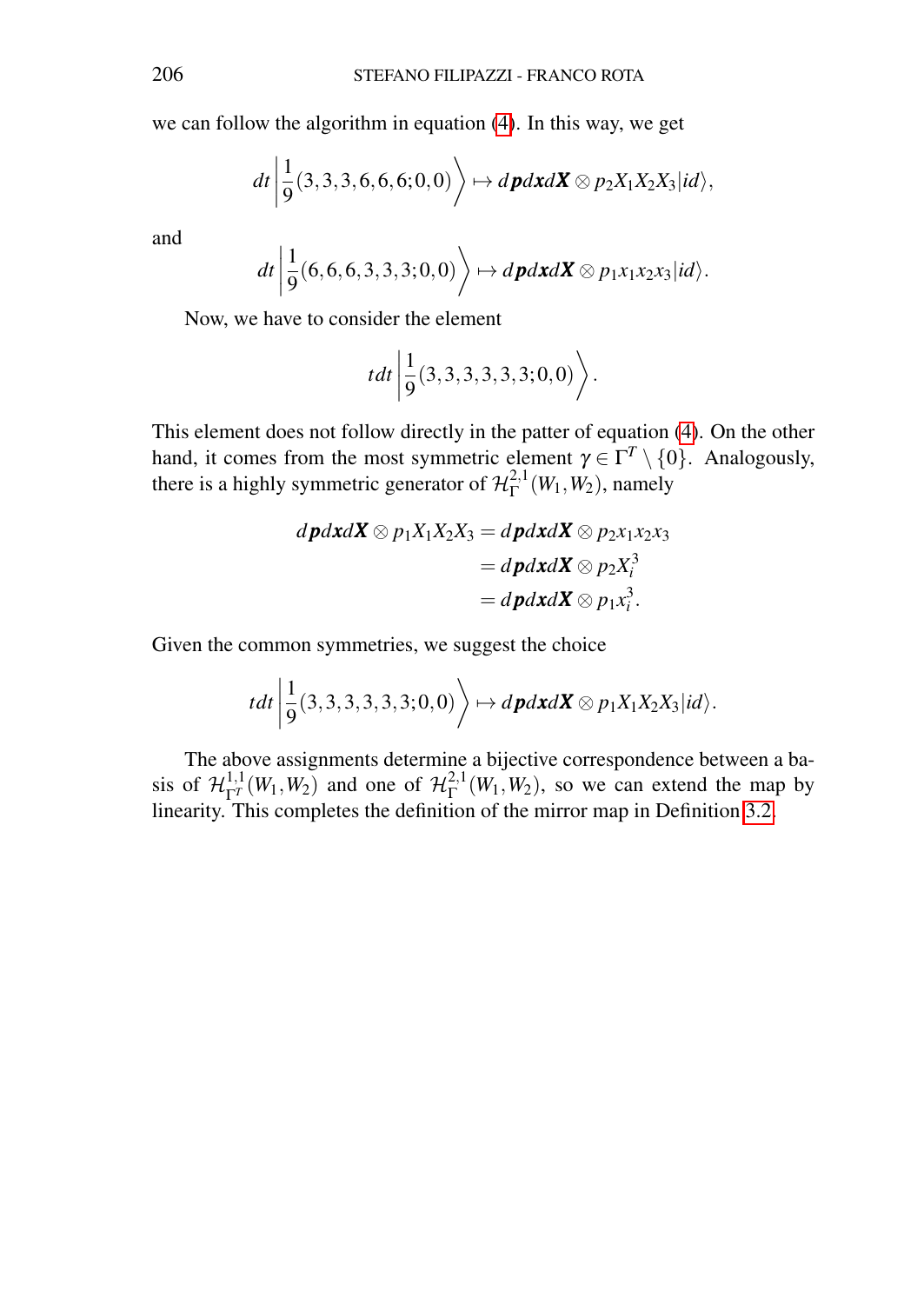TABLE 2

# A. Tables

<span id="page-16-0"></span>Here we collect the tables referenced above.

| TABLE 1                                             |              |
|-----------------------------------------------------|--------------|
| Generator                                           | #            |
| $p_1X_1X_2X_3 = p_2x_1x_2x_3 = p_2X_i^3 = p_1x_i^3$ | $\mathbf{1}$ |
| $p_1x_1x_2x_3 = p_1 \sum X_i^3$                     | 1            |
| $p_2X_1X_2X_3 = p_2\sum x_i^3$                      | $\mathbf{1}$ |
| $p_1 X_1^3$                                         | 1            |
| $p_1X_2^3$                                          | $\mathbf{1}$ |
| $p_2x_1^3$                                          | 1            |
| $p_2x_2^3$                                          | $\mathbf{1}$ |
| $p_1x_ix_jX_k$                                      | 9            |
| $p_2x_iX_jX_k$                                      | 9            |
| $p_1 X_i X_j x_k = p_2 X_i^2 x_k$                   | 9            |
| $p_1x_i^2X_j = p_2x_jx_kX_j$                        | 9            |
| $p_1X_i^2x_i$                                       | 9            |
| $p_2x_i^2X_j$                                       | 9            |
| $p_1x_i^2x_j = p_2x_i^2x_k$                         | 6            |
| $p_1X_i^2X_j = p_2X_iX_k^2$                         | 6            |

Table 1: A basis of  $H_{\Gamma}^{2,1}(W_1, W_2)$ . All indices *i*, *j*, *k*,*l* range from 1 to 3, distinct indices have distinct values. On every row there are all the possible ways of writing a generator, and the number of generators of that form.

| $r_\gamma$     | $n_\gamma$     | element type                   | $a_{\gamma}$   | #            |
|----------------|----------------|--------------------------------|----------------|--------------|
| $\overline{2}$ | $\overline{0}$ | $\frac{1}{9}(3,3,3,3,3,3;0,0)$ | $\overline{2}$ | $\mathbf{1}$ |
| $\overline{2}$ | 0              | $\frac{1}{9}(6,6,6,3,3,3;0,0)$ | 3              | 1            |
| $\overline{2}$ | $\overline{0}$ | $\frac{1}{9}(3,3,3,6,6,6,0,0)$ | 3              | 1            |
| 2              | 0              | $\frac{1}{9}(6,6,6,6,6,6;0,0)$ | 4              | 1            |
| $\overline{2}$ | $\mathbf{1}$   | $\frac{1}{9}(3,3,3,3,0,6;0,0)$ | $\overline{2}$ | 6            |
| $\overline{c}$ | 1              | $\frac{1}{9}(3,0,6,3,3,3;0,0)$ | $\overline{c}$ | 6            |
| $\overline{2}$ | $\mathbf{1}$   | $\frac{1}{9}(6,6,6,3,0,6;0,0)$ | 3              | 6            |
| $\overline{2}$ | 1              | $\frac{1}{9}(3,0,6,6,6,6;0,0)$ | 3              | 6            |
| $\mathbf{1}$   | $\Omega$       | $\frac{1}{9}(2,2,5,6,3,6;3,0)$ | 3              | 9            |
| 1              | $\Omega$       | $\frac{1}{9}(6,3,6,2,2,5;0,3)$ | 3              | 9            |
| 1              | $\overline{0}$ | $\frac{1}{9}(3,6,3,1,7,1;0,6)$ | 3              | 9            |
| 1              | 0              | $\frac{1}{9}(1,7,1,3,6,3;6,0)$ | 3              | 9            |
| 1              | $\Omega$       | $\frac{1}{9}(3,6,3,4,4,1;0,6)$ | 3              | 9            |
| 1              | $\theta$       | $\frac{1}{9}(4,4,1,3,6,3;6,0)$ | 3              | 9            |
| $\mathbf{1}$   | $\Omega$       | $\frac{1}{9}(6,6,3,8,2,8;0,3)$ | 4              | 9            |
| 1              | $\Omega$       | $\frac{1}{9}(8,2,8,6,6,3;3,0)$ | $\overline{4}$ | 9            |
| 1              | $\Omega$       | $\frac{1}{9}(6,6,3,5,5,8;0,3)$ | $\overline{4}$ | 9            |
| 1              | $\theta$       | $\frac{1}{9}(5,5,8,6,6,3;3,0)$ | $\overline{4}$ | 9            |
| 1              | $\Omega$       | $\frac{1}{9}(7,4,7,3,3,6;6,0)$ | $\overline{4}$ | 9            |
| 1              | 0              | $\frac{1}{9}(3,3,6,7,4,7;0,6)$ | 4              | 9            |

Table 2: Elements of  $\Gamma^T$  for which  $r_\gamma \geq n_\gamma$ .

| TABLE 3                     |              |                                |           |
|-----------------------------|--------------|--------------------------------|-----------|
| $r_{\gamma}$                | $n_{\gamma}$ | element                        | $a_{\nu}$ |
| $\mathcal{D}_{\mathcal{L}}$ | 6            | (0,0,0,0,0,0;0,0)              | $\theta$  |
| $\mathcal{D}_{\cdot}$       | 3            | $\frac{1}{9}(0,0,0,3,3,3;0,0)$ | 1         |
| 2                           | 3            | $\frac{1}{9}(3,3,3,0,0,0;0,0)$ | 1         |
| $\mathcal{D}_{\cdot}$       | 3            | $\frac{1}{9}(0,0,0,6,6,6;0,0)$ | 2         |
| 2                           | 3            | $\frac{1}{9}(0,0,0,6,6,6;0,0)$ | 2         |

Table 3: Elements of  $\Gamma^T$  for which  $r_\gamma < n_\gamma$ .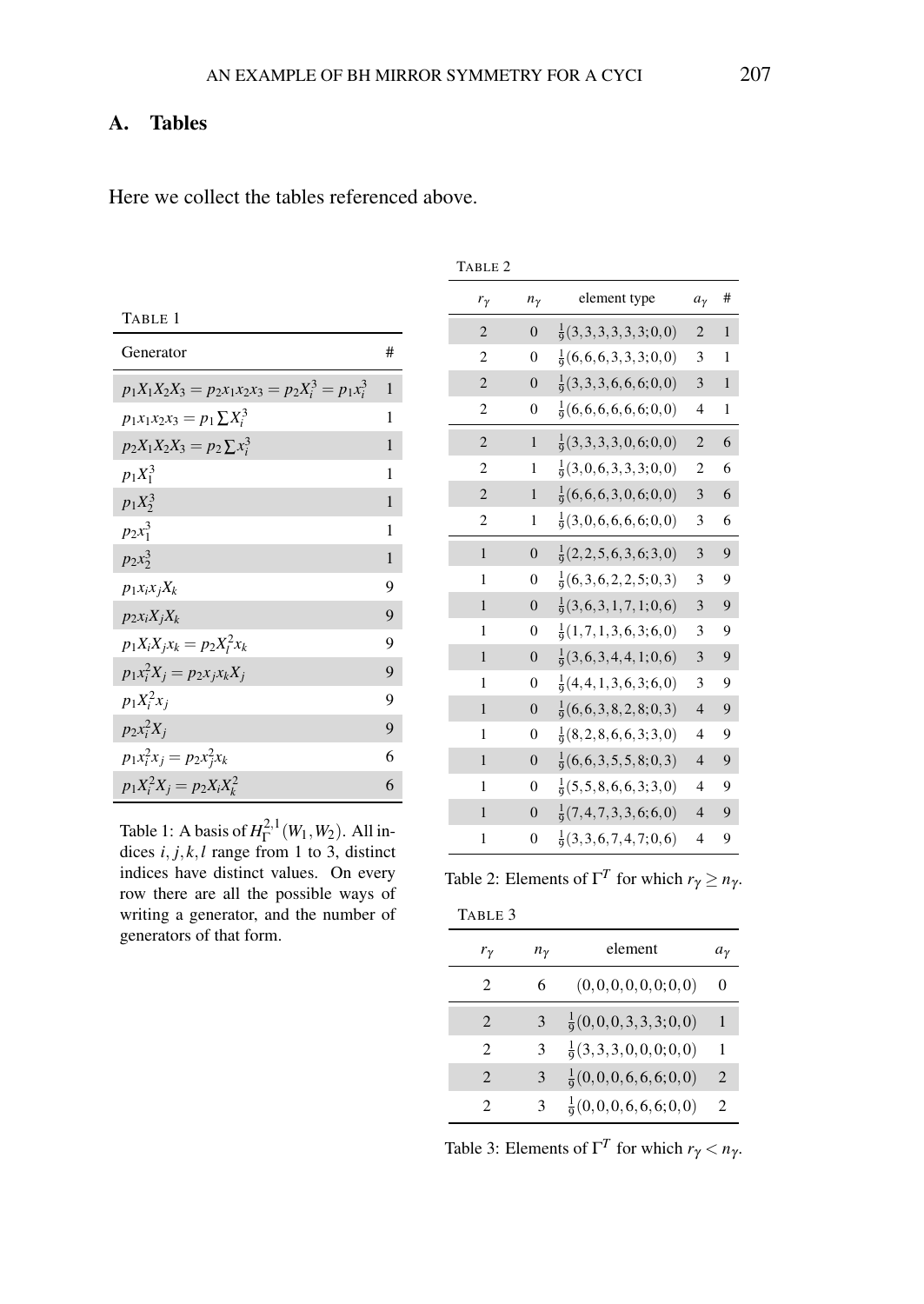| $H_{\Gamma^T}^{1,1}(W_1,W_2)$                                       | $\rightarrow$ | $H^{2,1}_\Gamma(W_1,W_2)$ | $H_{\Gamma^T}^{1,1}(W_1,W_2)$                      | $\rightarrow$ | $H^{2,1}_\Gamma(W_1,W_2)$ |
|---------------------------------------------------------------------|---------------|---------------------------|----------------------------------------------------|---------------|---------------------------|
| $tdt\vert\frac{1}{9}(3,3,3,3,3,3;0,0)\rangle$                       | $\mapsto$     | $p_1x_1^3 id\rangle$      |                                                    |               |                           |
| $dt   \frac{1}{9}(3,3,3,6,6,6,0,0) \rangle$                         | $\mapsto$     | $p_2X_1X_2X_3 id\rangle$  | $dt   \frac{1}{9}(3,6,3,1,7,1;0,6) \rangle$        | $\mapsto$     | $p_1x_2X_2^2id\rangle$    |
| $dt   \frac{1}{9}(6, 6, 6, 3, 3, 3, 0, 0) \rangle$                  | $\mapsto$     | $p_1x_1x_2x_3 id\rangle$  | $dt   \frac{1}{9}(3,6,3,7,1,1;0,6) \rangle$        | $\mapsto$     | $p_1x_2X_1^2id\rangle$    |
| $d\mathbf{p}d\mathbf{x}x_1^3 \frac{1}{9}(0,0,0,3,3,3,3;0,0)\rangle$ | $\mapsto$     | $p_2x_1^3 id\rangle$      | $dt   \frac{1}{9}(6,3,3,1,7,1;0,6) \rangle$        | $\mapsto$     | $p_1x_1X_2^2id\rangle$    |
| $d\mathbf{p}d\mathbf{x}x_2^3\vert\frac{1}{9}(0,0,0,3,3,3;0,0)$      | $\mapsto$     | $p_2x_2^3 id\rangle$      | $dt   \frac{1}{9}(6,3,3,7,1,1;0,6) \rangle$        | $\mapsto$     | $p_1x_1X_1^2id\rangle$    |
| $d\mathbf{p}d\mathbf{X}X_1^3 \frac{1}{9}(3,3,3,0,0,0,0,0)\rangle$   | $\mapsto$     | $p_1X_1^3 id\rangle$      | $dt   \frac{1}{9}(3,3,6,1,1,7;0,6) \rangle$        | $\mapsto$     | $p_1x_3X_3^2id\rangle$    |
| $d\mathbf{p}d\mathbf{X}X_2^3 \frac{1}{9}(3,3,3,0,0,0,0,0)\rangle$   | $\mapsto$     | $p_1X_2^3 id\rangle$      | $dt   \frac{1}{9}(3,6,3,1,1,7;0,6) \rangle$        | $\mapsto$     | $p_1x_2X_3^2id\rangle$    |
| $dt   \frac{1}{9}(3,3,3,3,3,0,6;0,0) \rangle$                       | $\mapsto$     | $p_1X_1X_3^2 id\rangle$   | $dt   \frac{1}{9}(6,3,3,1,1,7;0,6) \rangle$        | $\mapsto$     | $p_1x_1X_3^2id\rangle$    |
| $dt   \frac{1}{9}(3,3,3,0,3,6;0,0) \rangle$                         | $\mapsto$     | $p_1X_2X_3^2 id\rangle$   | $dt   \frac{1}{9}(3,3,6,1,7,1;0,6) \rangle$        | $\mapsto$     | $p_1x_3X_2^2id\rangle$    |
| $dt   \frac{1}{9}(3,3,3,0,6,3;0,0) \rangle$                         | $\mapsto$     | $p_1X_2^2X_3 id\rangle$   | $dt   \frac{1}{9}(3,3,6,7,1,1;0,6) \rangle$        | $\mapsto$     | $p_1x_3X_1^2id\rangle$    |
| $dt   \frac{1}{9}(3,3,3,6,0,3;0,0) \rangle$                         | $\mapsto$     | $p_1X_1^2X_3 id\rangle$   | $dt   \frac{1}{9}(3,6,3,4,4,1;0,6) \rangle$        | $\mapsto$     | $p_1x_2X_1X_2id\rangle$   |
| $dt   \frac{1}{9}(3,3,3,6,3,0,0,0) \rangle$                         | $\mapsto$     | $p_1X_1^2X_2 id\rangle$   | $dt   \frac{1}{9}(6,3,3,4,4,1;0,6) \rangle$        | $\mapsto$     | $p_1x_1X_1X_2id\rangle$   |
| $dt   \frac{1}{9}(3,3,3,3,6,0;0,0) \rangle$                         | $\mapsto$     | $p_1X_1X_2^2 id\rangle$   | $dt   \frac{1}{9}(3,3,6,4,1,4;0,6) \rangle$        | $\mapsto$     | $p_1x_3X_1X_3id\rangle$   |
| $dt   \frac{1}{9}(0,3,6,3,3,3;0,0) \rangle$                         | $\mapsto$     | $p_2X_2X_3^2 id\rangle$   | $dt   \frac{1}{9}(3,3,6,1,4,4;0,6) \rangle$        | $\mapsto$     | $p_1x_3X_2X_3id\rangle$   |
| $dt   \frac{1}{9}(3,0,6,3,3,3;0,0) \rangle$                         | $\mapsto$     | $p_2X_1X_3^2 id\rangle$   | $dt   \frac{1}{9}(3,6,3,4,1,4;0,6) \rangle$        | $\mapsto$     | $p_1x_2X_1X_2id\rangle$   |
| $dt   \frac{1}{9}(6,0,3,3,3,3,3,0,0) \rangle$                       | $\mapsto$     | $p_2X_1^2X_3 id\rangle$   | $dt   \frac{1}{9}(3,6,3,1,4,4;0,6) \rangle$        | $\mapsto$     | $p_1x_2X_2X_3id\rangle$   |
| $dt   \frac{1}{9}(0,6,3,3,3,3;0,0) \rangle$                         | $\mapsto$     | $p_2X_2^2X_3 id\rangle$   | $dt   \frac{1}{9}(6,3,3,4,1,4;0,6) \rangle$        | $\mapsto$     | $p_1x_1X_1X_3id\rangle$   |
| $dt   \frac{1}{9}(3,6,0,3,3,3;0,0) \rangle$                         | $\mapsto$     | $p_2X_1X_2^2 id\rangle$   | $dt   \frac{1}{9}(6,3,3,1,4,4;0,6) \rangle$        | $\mapsto$     | $p_1x_1X_2X_3id\rangle$   |
| $dt   \frac{1}{9}(6,3,0,3,3,3;0,0) \rangle$                         | $\longmapsto$ | $p_2X_1^2X_2 id\rangle$   | $dt   \frac{1}{9}(3,3,6,4,4,1;0,6) \rangle$        | $\mapsto$     | $p_1x_3X_1X_2id\rangle$   |
| $dt   \frac{1}{9}(2, 2, 5, 6, 3, 6; 3, 0) \rangle$                  | $\mapsto$     | $p_2x_3X_1X_3 id\rangle$  | $dt   \frac{1}{9}(1,1,7,3,3,6;6,0) \rangle$        | $\mapsto$     | $p_2x_3^2X_3id\rangle$    |
| $dt   \frac{1}{9}(2, 2, 5, 3, 6, 6; 3, 0) \rangle$                  | $\mapsto$     | $p_2x_3X_2X_3 id\rangle$  | $dt   \frac{1}{9}(1, 7, 1, 3, 6, 3; 6, 0) \rangle$ | $\mapsto$     | $p_2x_2^2X_2id\rangle$    |
| $dt   \frac{1}{9}(2,2,5,6,6,3;3,0) \rangle$                         | $\mapsto$     | $p_2x_3X_1X_2 id\rangle$  | $dt   \frac{1}{9}(1, 7, 1, 6, 3, 3; 6, 0) \rangle$ | $\mapsto$     | $p_2x_2^2X_1id\rangle$    |
| $dt   \frac{1}{9}(2,5,2,6,3,6;3,0) \rangle$                         | $\mapsto$     | $p_2x_2X_1X_3 id\rangle$  | $dt   \frac{1}{9}(7,1,1,3,6,3;6,0) \rangle$        | $\mapsto$     | $p_2x_1^2X_2id\rangle$    |
| $dt   \frac{1}{9}(2,5,2,3,6,6;3,0) \rangle$                         | $\mapsto$     | $p_2x_2X_2X_3 id\rangle$  | $dt   \frac{1}{9}(7,1,1,6,3,3;6,0) \rangle$        | $\mapsto$     | $p_2x_1^2X_1id\rangle$    |
| $dt   \frac{1}{9}(5,2,2,6,3,6;3,0) \rangle$                         | $\mapsto$     | $p_2x_1X_1X_3 id\rangle$  | $dt   \frac{1}{9}(1,1,7,3,6,3;6,0) \rangle$        | $\mapsto$     | $p_2x_3^2X_2id\rangle$    |
| $dt   \frac{1}{9}(5,2,2,3,6,6;3,0) \rangle$                         | $\mapsto$     | $p_2x_1X_2X_3 id\rangle$  | $dt   \frac{1}{9}(1,1,7,6,3,3;6,0) \rangle$        | $\mapsto$     | $p_2x_3^2X_1id\rangle$    |
| $dt   \frac{1}{9}(2,5,2,6,6,3;3,0) \rangle$                         | $\mapsto$     | $p_2x_2X_1X_2 id\rangle$  | $dt   \frac{1}{9}(1, 7, 1, 3, 3, 6; 6, 0) \rangle$ | $\mapsto$     | $p_2x_2^2X_3id\rangle$    |
| $dt   \frac{1}{9}(5,2,2,6,6,3;3,0) \rangle$                         | $\mapsto$     | $p_2x_1X_1X_2 id\rangle$  | $dt   \frac{1}{9}(7,1,1,3,3,6;6,0) \rangle$        | $\mapsto$     | $p_2x_1^2X_3id\rangle$    |
| $dt   \frac{1}{9}(6,3,6,2,2,5;0,3) \rangle$                         | $\mapsto$     | $p_1x_1x_3x_3 id\rangle$  | $dt   \frac{1}{9}(4,4,1,3,6,3;6,0) \rangle$        | $\mapsto$     | $p_2x_1x_2X_2id\rangle$   |
| $dt   \frac{1}{9}(3,6,6,2,2,5;0,3) \rangle$                         | $\mapsto$     | $p_1x_2x_3X_3 id\rangle$  | $dt   \frac{1}{9}(4,4,1,6,3,3;6,0) \rangle$        | $\mapsto$     | $p_2x_1x_2X_1id\rangle$   |
| $dt   \frac{1}{9}(6,3,6,2,5,2;0,3) \rangle$                         | $\mapsto$     | $p_1x_1x_3X_2 id\rangle$  | $dt   \frac{1}{9}(4,1,4,3,3,6;6,0) \rangle$        | $\mapsto$     | $p_2x_1x_3x_3id\rangle$   |
| $dt   \frac{1}{9}(6,3,6,5,2,2;0,3) \rangle$                         | $\mapsto$     | $p_1x_1x_3X_1 id\rangle$  | $dt   \frac{1}{9}(1,4,4,3,3,6;6,0) \rangle$        | $\mapsto$     | $p_2x_2x_1X_3id\rangle$   |
| $dt   \frac{1}{9}(3,6,6,2,5,2;0,3) \rangle$                         | $\mapsto$     | $p_1x_2x_3X_2 id\rangle$  | $dt   \frac{1}{9}(4,4,1,3,3,6;6,0) \rangle$        | $\mapsto$     | $p_2x_1x_2X_3id\rangle$   |
| $dt   \frac{1}{9}(3,6,6,5,2,2;0,3) \rangle$                         | $\mapsto$     | $p_1x_2x_3X_1 id\rangle$  | $dt   \frac{1}{9}(4,1,4,3,6,3;6,0) \rangle$        | $\mapsto$     | $p_2x_1x_3X_2id\rangle$   |
| $dt   \frac{1}{9}(6, 6, 3, 2, 2, 5; 0, 3) \rangle$                  | $\mapsto$     | $p_1x_1x_2X_3 id\rangle$  | $dt   \frac{1}{9}(4,1,4,6,3,3;6,0) \rangle$        | $\mapsto$     | $p_2x_1x_3X_1id\rangle$   |
| $dt   \frac{1}{9}(6, 6, 3, 2, 5, 2; 0, 3) \rangle$                  | $\mapsto$     | $p_1x_1x_2X_2 id\rangle$  | $dt   \frac{1}{9}(1,4,4,3,6,3;6,0) \rangle$        | $\mapsto$     | $p_2x_2x_3X_2id\rangle$   |
| $dt   \frac{1}{9}(6, 6, 3, 5, 2, 2; 0, 3) \rangle$                  | $\mapsto$     | $p_1x_1x_2X_1 id\rangle$  | $dt   \frac{1}{9}(1,4,4,6,3,3;6,0) \rangle$        | $\mapsto$     | $p_2x_2x_3X_1id\rangle$   |

<span id="page-17-0"></span>TABLE 4

Table 4: The complete description of the mirror map on the generators of  $\mathcal{H}_{\Gamma^T}^{1,1}$ , grouped according to the subdivision described above.